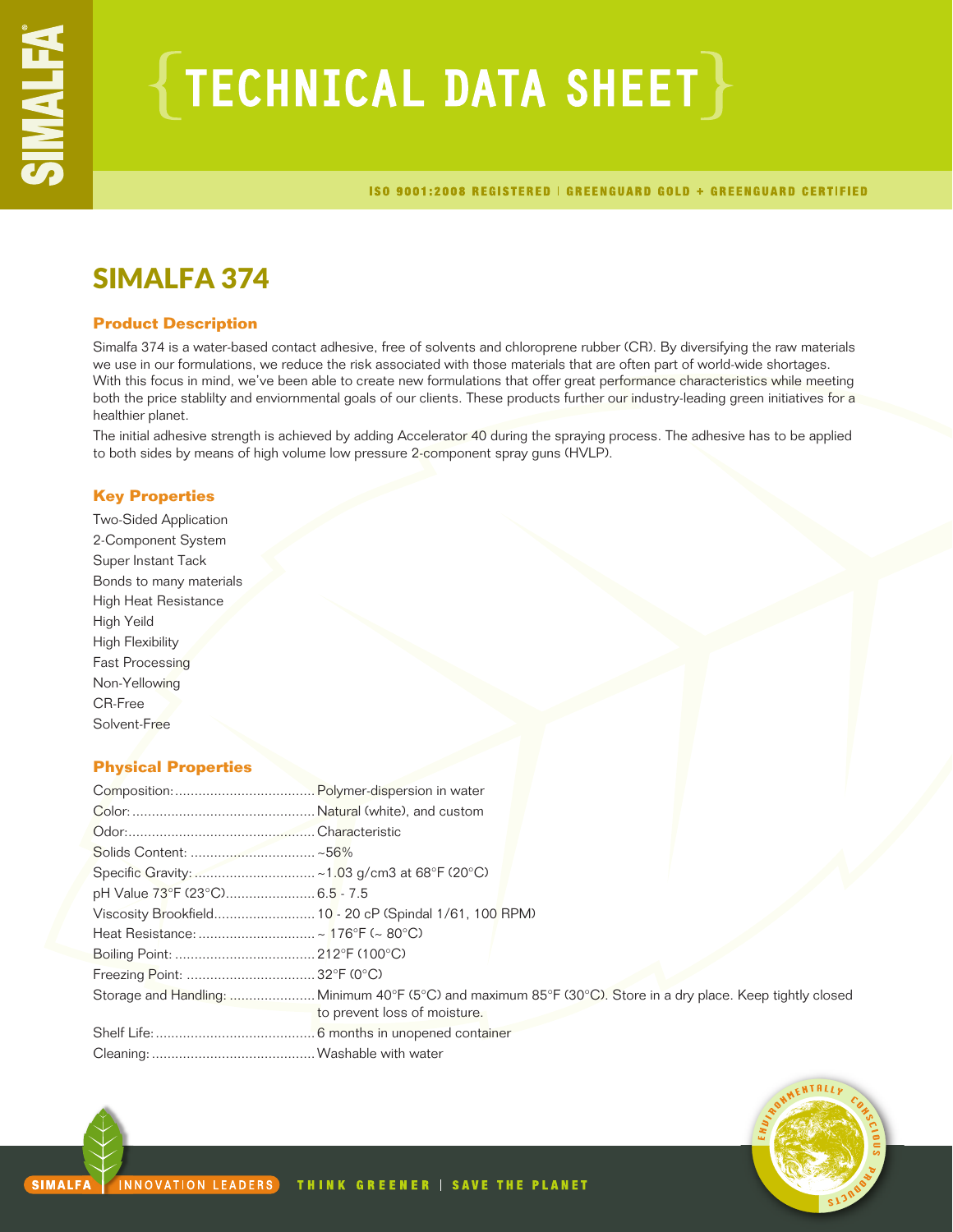## **Available Container Sizes**

Simalfa is available in 5, 110, and 250 gallon containers (20, 440, and 1000 kg containers). For additional container size information, visit the web at: www.simalfa.com/Techinfo/Container.htm

## **Surface Preparation**

Surfaces must be clean, dry and dust free. Any petroleum based product such as oil or grease can prevent suitable bonding.

## **Application**

Never agitate or mix before using. Simalfa can be applied to both surfaces with a spray gun. However, in many instances, single sided application is the preferred method. Hold the spray gun between 4"- 8" (10cm - 20cm) from the surface and be sure to overlap the pattern slightly with each pass to ensure uniform coverage.

## **Coverage**

Coverage will vary depending on the porosity of substrates and strength of adhesive bond desired. Typical users will cover up to 1000 square feet per gallon. In all cases, user evaluation will be required to determine the optimum coverage levels for their application.

## **Assembly and Bonding Time**

Simalfa bonds immediately after spraying. Users can reposition the substrates, to maximize the quality of their product, without re-spraying. Pressure may be applied via manual or mechanical methods to enhance the initial bond. In addition, the user can place the substrates together immediately or up to 15 minutes after spraying if required by their production process. After 15 minutes the adhesive may dry and the final adhesion can suffer, or a pseudo-adhesion could take place.

The final bond is achieved once the residual water has evaporated. Although water evaporation happens quickly, it is recommended users wait 24 hours before performing any final bond testing.

## **Application Method and Equipment**

SIMALFA is best dispensed via our patented Free Flowing gravity delivery system and applied with our high volume low-pressure (HVLP) spray guns. Other spray gun manufacturers may also have suitable application equipment. To find out if your spray gun works with Simalfa, just contact us, we can help.

We can supply all the necessary design, engineering and equipment to properly install and use SIMALFA.

| Application Methods: Manual spray, Automatic spray, Roll, or Brush                                                 |
|--------------------------------------------------------------------------------------------------------------------|
|                                                                                                                    |
|                                                                                                                    |
| Method of Dispensing:  Free Flowing System (Patent#: 5868319) or pressure container.<br>Pumping is not recommended |
| colored metals such as aluminum, steel, brass, etc.                                                                |
| Cleaning of Equipment: Use water only. Never use solvents of any type.<br>DO NOT SUBMERGE SPRAY GUN IN WATER       |

## **Cleanup**

In some cases wet adhesive may be removed with water. Dry adhesive cannot be removed from porous substrates such as foams or fabrics. It is recommended that users prevent adhesive from getting on surfaces where it's not wanted.

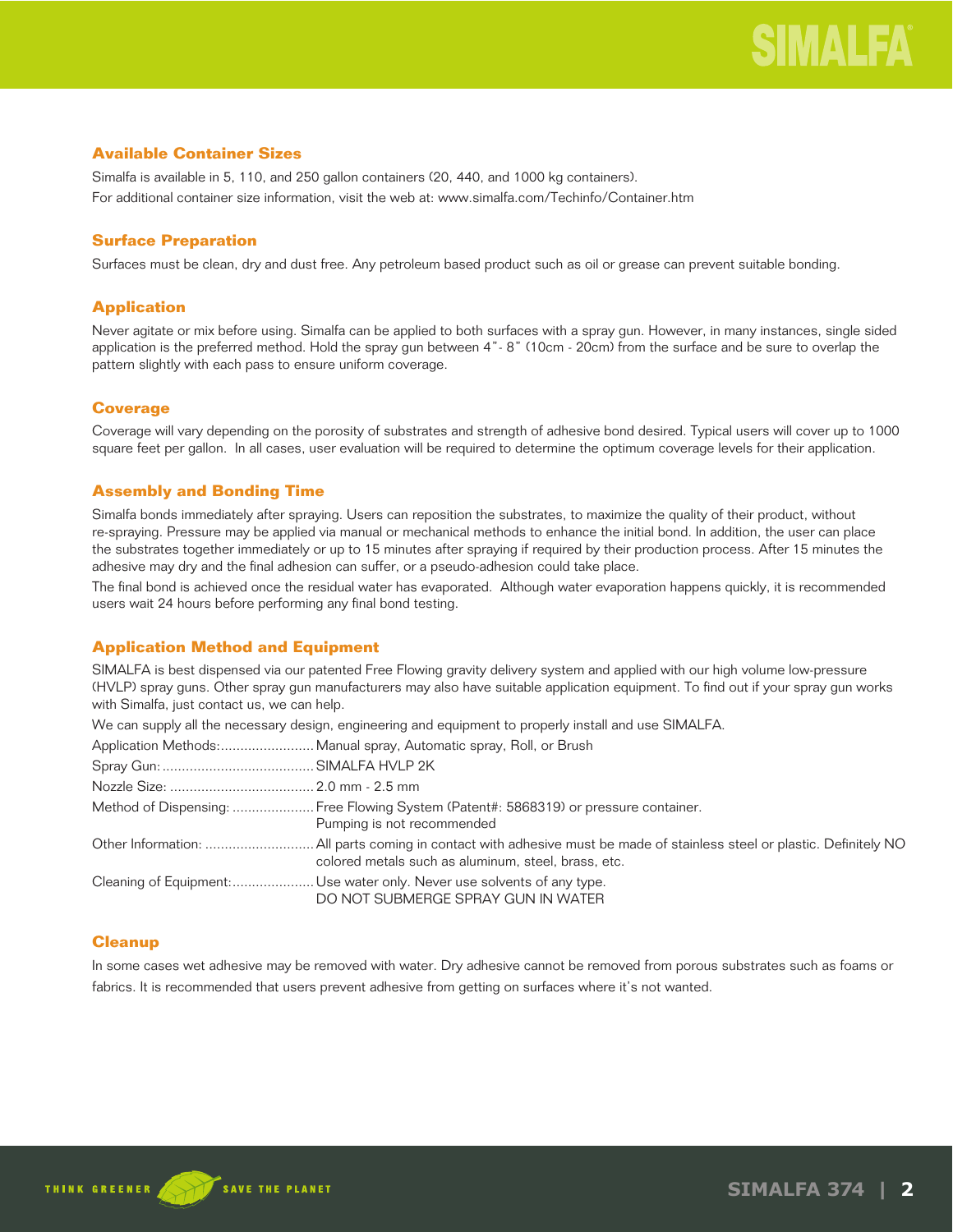## **Precautionary Information**

Please refer to the Safety Data Sheet and Product Label for Health and Safety Information before using Simalfa.

## **For Additional Information**

To request further information visit our website at WWW.SIMALFA.COM, contact us via telephone at (973)423-9266, or mail us at SIMALFA, 15 Lincoln Street, Hawthorne NJ 07506 USA.

To arrange an on-site demonstration please contact us at (973)423-9266 immediately.

## **Important Notice**

This information is accurate to the best of Alfa Adhesives, Inc.'s knowledge, or obtained from sources believed by Alfa Adhesives, Inc. to be accurate. Because many factors may affect processing or application/use, we recommend that you make tests to determine the suitability of this product for your particular purpose prior to use. No warranties of any kind, either expressed or implied, including warranties of merchantability or fitness for a particular purpose, are made regarding products described or designs, data or information set forth, or that the products, designs, data or information may be used without infringing the intellectual property rights of others. In no case shall the descriptions, information, data or designs provided be considered a part of our terms and conditions of sale. Further, you expressly understand and agree that the descriptions, designs, data, and information furnished by Alfa Adhesives, Inc. hereunder are given gratis and Alfa Adhesives, Inc. assumes no obligation or liability for the description, designs, data and information given or results obtained, all such being given and accepted at your risk.

## **TDS Prepared by:**

Alfa Adhesives, Inc. 15 Lincoln Street Hawthorne, NJ 07506 USA Tel: 973.423.9266 Fax: 973.423.9264



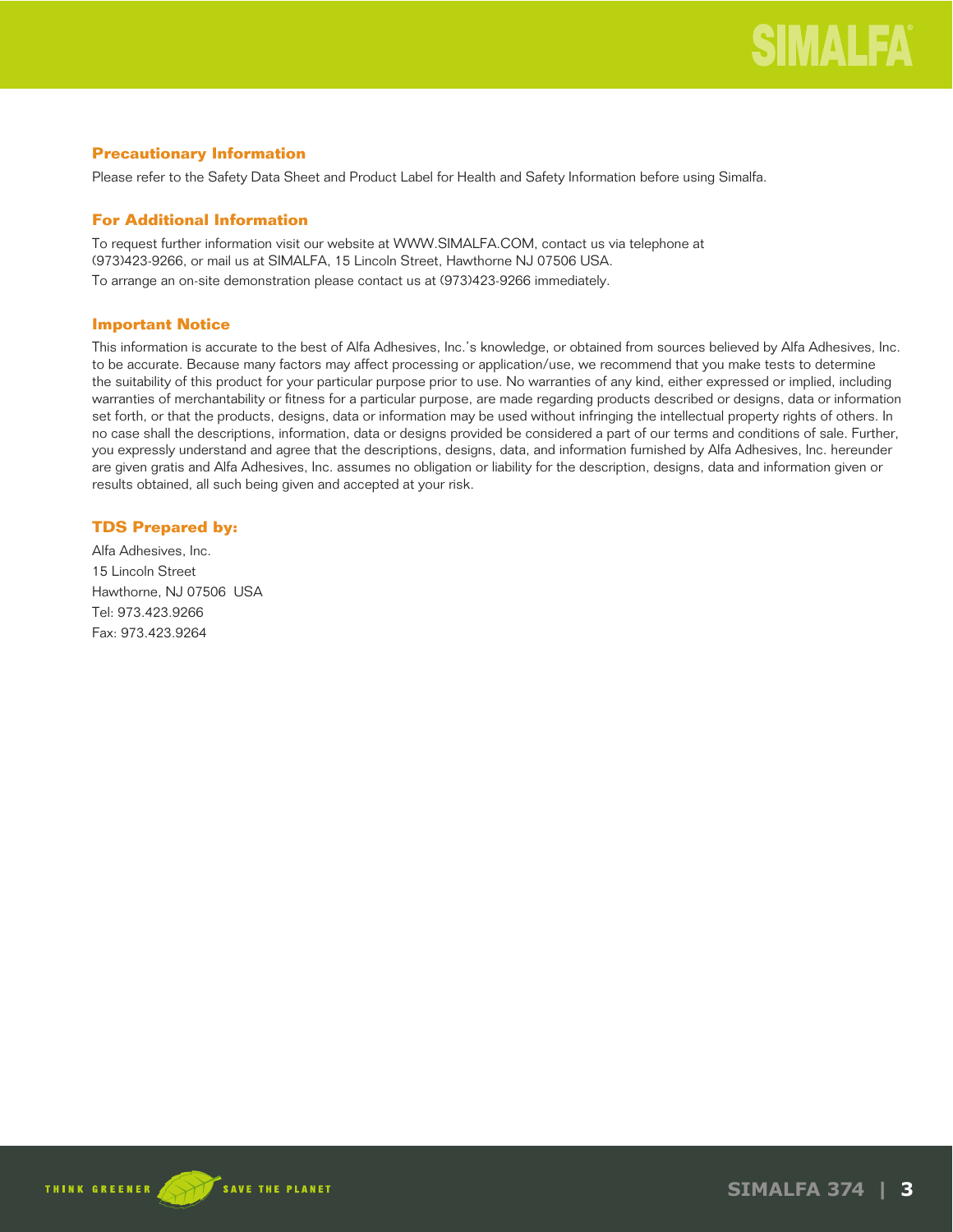# SAFETY DATA SHEET

**ISO 9001:2008 REGISTERED | GREENGUARD GOLD + GREENGUARD CERTIFIED** 

## SIMALFA 374

## **SECTION 1: Identification**

| Product identifier:  SIMALFA 374                        |                                                                  |
|---------------------------------------------------------|------------------------------------------------------------------|
|                                                         |                                                                  |
| Product Code Number:  374                               |                                                                  |
|                                                         |                                                                  |
|                                                         |                                                                  |
| Recommended restrictions:  Uses other than those above. |                                                                  |
| <b>Manufacturer Information:</b>                        |                                                                  |
| Company name:  Alfa Adhesives, Inc.                     |                                                                  |
|                                                         |                                                                  |
| Company telephone:  1.973.423.9266                      |                                                                  |
| Office hours (Mon - Fri):  6.00 am to 5:00 pm EST       |                                                                  |
|                                                         | Company contact name: Darren Gilmore, darren.gilmore@simalfa.com |
| Emergency phone number:  1.973.423.9266                 |                                                                  |

## **SECTION 2: Hazard(s) identification**

## Classification of the chemical in accordance with paragraph (d) of §1910.1200: Physical hazards:.................................. Not classified as a physical hazard under GHS criteria Health hazards:................................. Not classified as a health hazard under GHS criteria Environmental hazards:......................... Not classified as a physical hazard under GHS criteria. GHS signal word: ................................... Not applicable. GHS hazard statement(s): ................. This mixture is classified as not hazardous according to paragraph (d) of §1910.1200. GHS Hazard symbol(s): ................... Not applicable. GHS Precautionary statement(s): Prevention:....................................... No prevention precautionary statements required. Response:........................................ No response precautionary statements required

## Hazard(s) not otherwise Classified (HNOC):

None known.

Ingredient(s) of unknown acute toxicity: Not applicable.

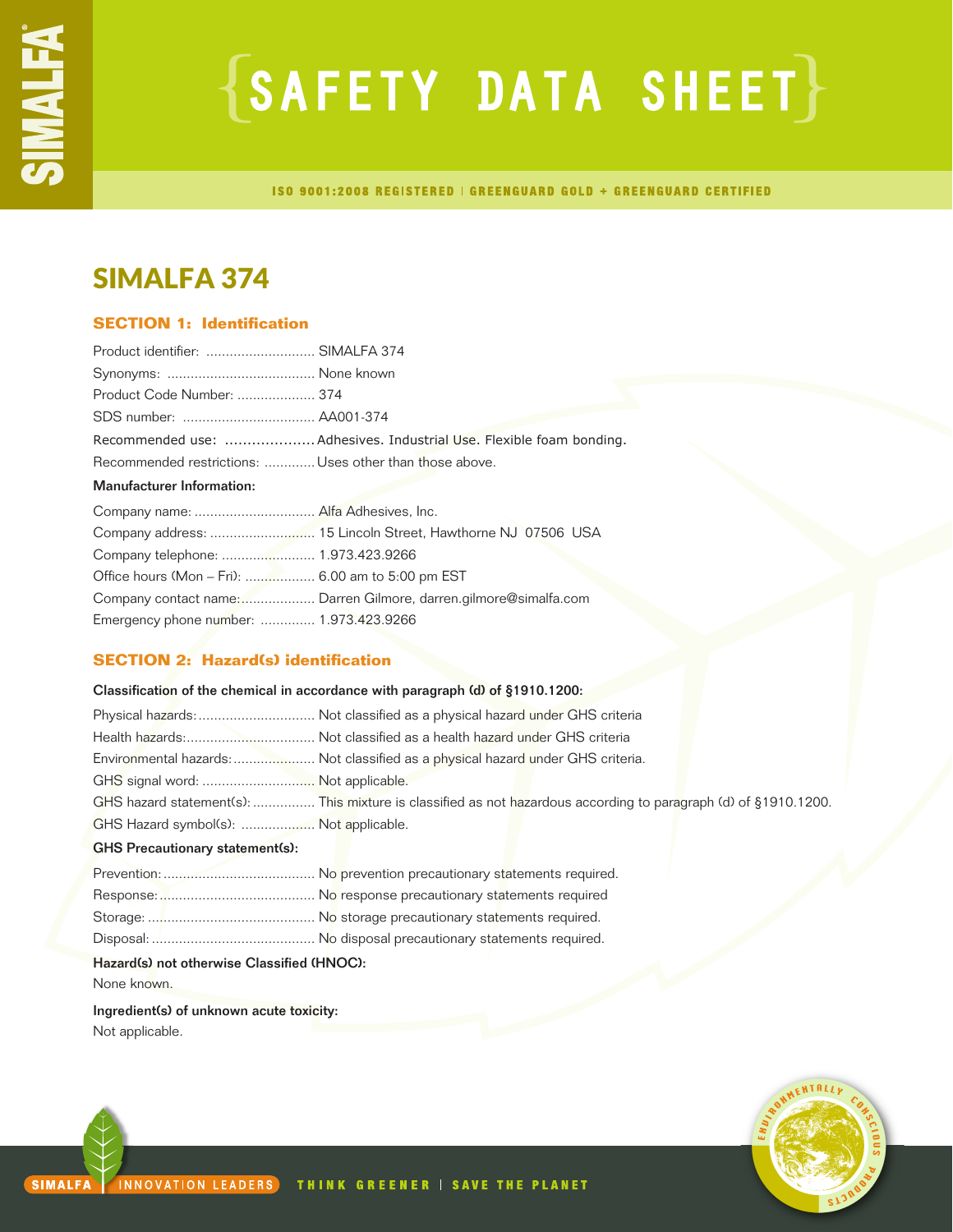## **SECTION 3: Composition/information on ingredients**

### Mixture:

Polymer dispersion, Additive, Water.

| l Chemical Name                   | CAS# | <b>Concentration (weight %)</b> |
|-----------------------------------|------|---------------------------------|
| No hazardous components above the |      |                                 |
| l classification threshold        |      |                                 |

Note: The balance of the ingredients are not classified as hazardous, or are below the classification threshold under the criteria of the Federal OSHA Hazard Communication Standard 29 CFR 1910.1200.

## **SECTION 4: First-aid measures**

## Description of necessary measures:

## Inhalation:

Remove to fresh air. In case of irritation of the respiratory tract seek medical advice.

### Skin contact:

After contact with skin, wash immediately with soap and water. In case of skin irritation, seek medical treatment.

### Eye contact:

If product gets into the eye, keep eyelid open and rinse immediately with large quantities of water, for at least 5 minutes. Subsequently consult an ophthalmologist.

#### Ingestion:

Contact a physician/medical advice immediately.

#### Most important symptoms/effects, acute and delayed:

None currently known.

#### Indication of immediate medical attention and special treatment needed:

If any symptoms are observed, contact a physician and give them this SDS sheet.

## **SECTION 5: Fire-fighting measures**

#### Suitable extinguishing media:

Water. Foam. Dry extinguishing powder.

## Unsuitable extinguishing media:

None known.

#### Specific hazards:

Product is not combustible. In case of fire and/or explosion do not breathe fumes. Combustion products – Irritating gases and vapors. Special protective equipment and precautions for fire-fighters: Full protective clothing and NIOSH-approved self-contained breathing apparatus should be worn. Use water to cool exposed containers.

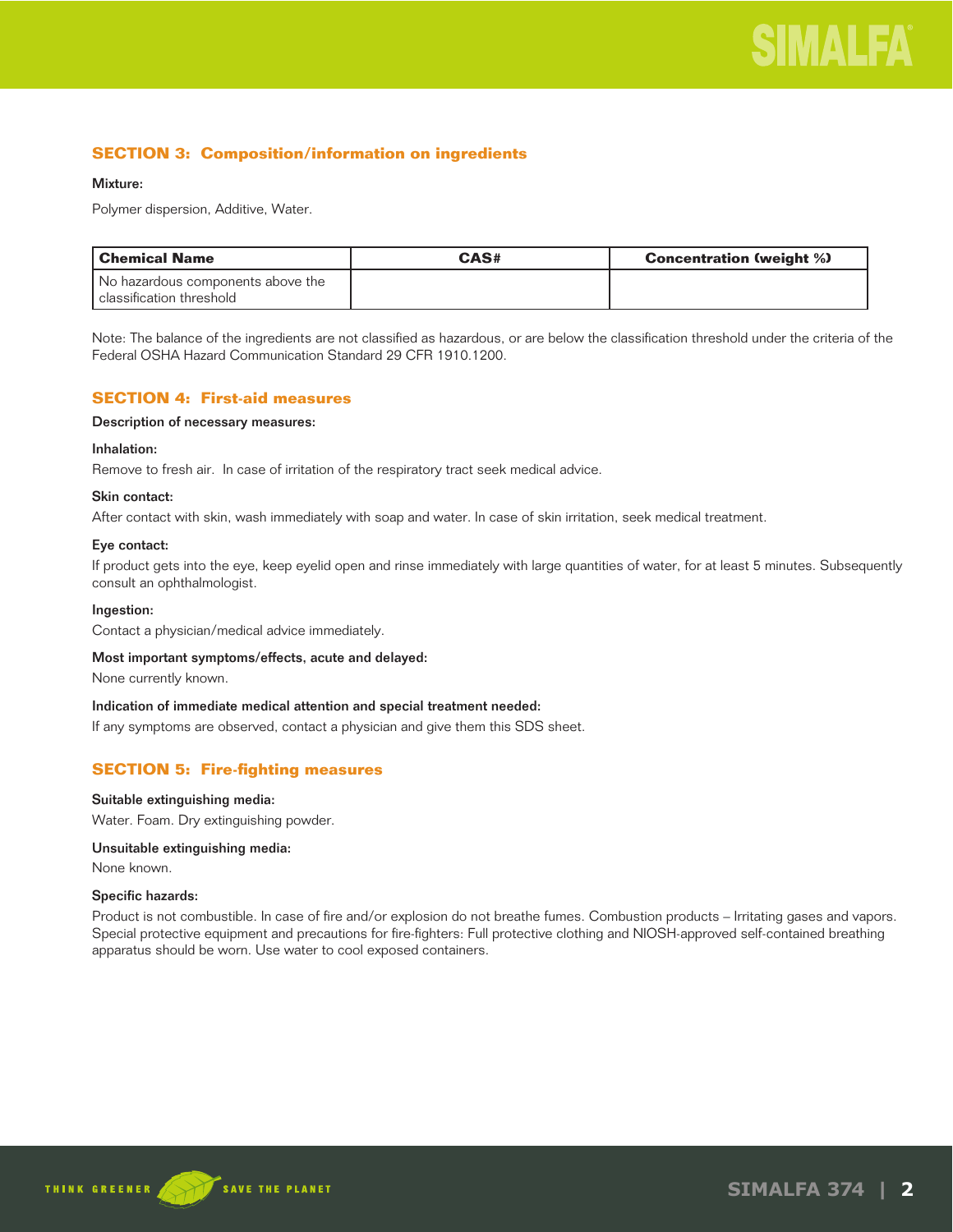## **SECTION 6: Accidental release measures**

#### Personal precautions, protective equipment and emergency procedures:

Wear appropriate protective equipment, such as gloves, goggles and protective clothing, as conditions warrant (see Section 8). See Sections 2 and 7 for additional information on hazards and precautionary measures. Change contaminated clothing.

## Environmental Precautions:

Stop spill/release if it can be done safely. Do not empty into drains or the aquatic environment. Cover drains.

### Methods and material for containment and cleaning up:

Remove mechanically, placing in appropriate containers for disposal. Absorb with liquid-binding material (e.g. sand, diatomaceous earth, acid- or universal binding agents). Clear contaminated area thoroughly. Retain contaminated washing water and dispose. Dispose of in accordance with all local, state, and federal regulations.

## **SECTION 7: Handling and storage**

#### Precautions for safe handling:

The necessary precautions for handling chemicals should be followed. If suction of the immediate vicinity is impossible or insufficient, adequate airing of the working place must be ensured. Use good personal hygiene practices and wear appropriate personal protective equipment (see section 8).

#### Conditions for safe storage, including any incompatibles:

Store only in original container. Keep container tightly closed. The adhesive is sensitive to frost! Temperatures below 0°C will destroy the adhesive!

## Storage conditions:

Store between 5°C to and 30°C

### Shelf life:

6 months in unopened container.

## **SECTION 8: Exposure controls/personal protection**

#### Control Parameters:

## Occupational exposure limits:

Does not contain substances above concentration limits fixing an occupational exposure limit.

| I US OSHA HAZARDOUS COMPONENTS (29 CFR 1910.1200): |                  |                     |  |  |
|----------------------------------------------------|------------------|---------------------|--|--|
| Permissible Exposure Limits                        |                  |                     |  |  |
| l Substance                                        | PEL-TWA (8 hour) | I PEL-STEL (15 min) |  |  |
| Not Applicable                                     |                  |                     |  |  |

| US ACGIH Threshold Limit Values |                  |                   |  |
|---------------------------------|------------------|-------------------|--|
| l Substance                     | TLV-TWA (8 hour) | TLV-STEL (15 min) |  |
| Not Applicable                  |                  |                   |  |

| NIOSH Exposure Limits |     |  |  |
|-----------------------|-----|--|--|
| Substance             | TWA |  |  |
| Not Applicable        |     |  |  |

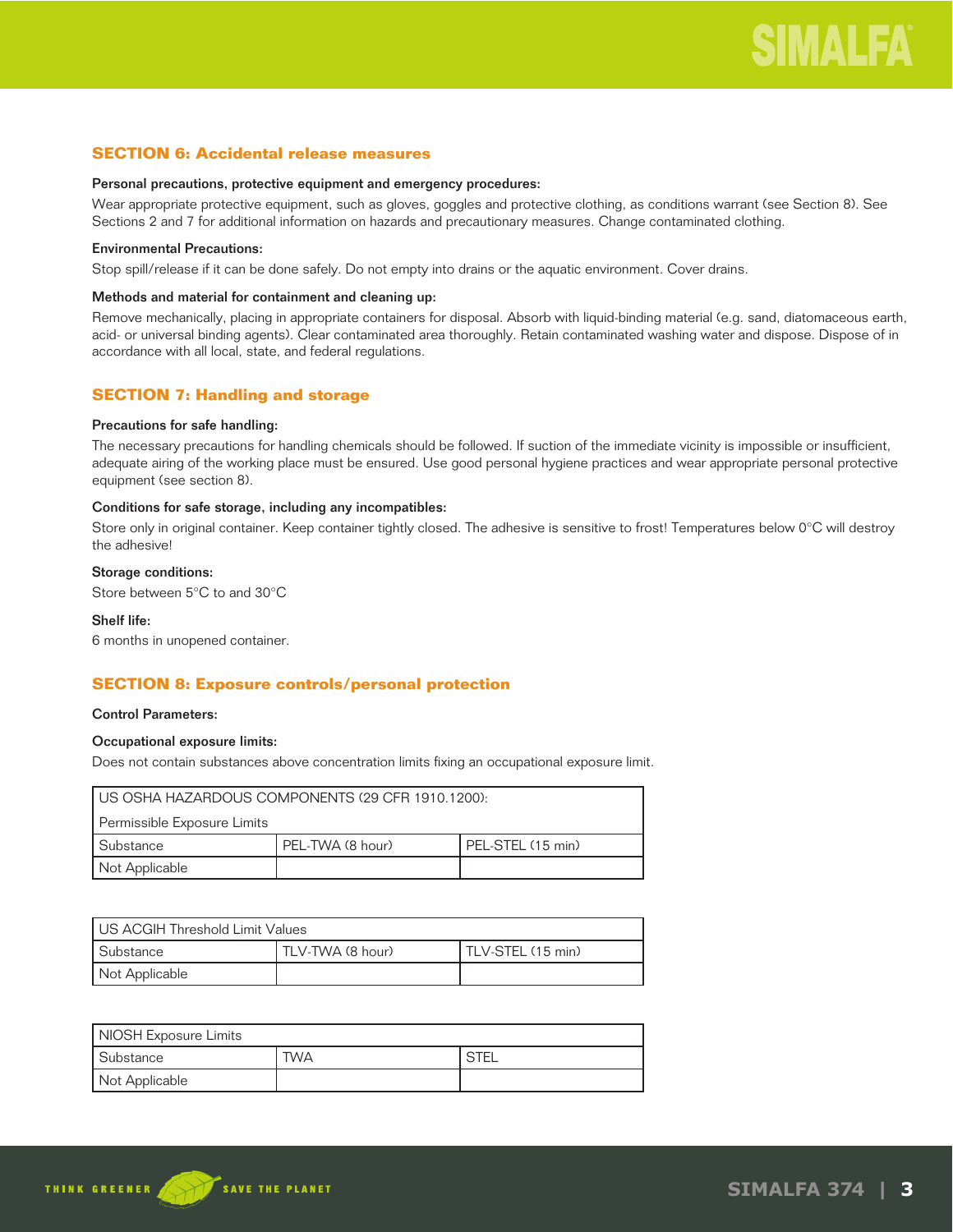### Appropriate engineering controls:

General room ventilation should be adequate. See also Section 7.

#### Individual protection measures, such as personal protective equipment:

## Eye/face protection:

Use suitable safety glasses. Eye protection should be compliant with OSHA regulations.

#### Skin and hand protection:

Use appropriate gloves. Gloves must be inspected prior to use. Use proper glove removal technique (without touching glove's outer surface) to avoid skin contact with this product. Dispose of contaminated gloves after use in accordance with applicable laws and good laboratory practices. Wash and dry hands.

### Respiratory protection:

None required under normal conditions of use. Where risk assessment shows air-purifying respirators are appropriate, use type N95 (US) or type P1 (EN 143) respirator. Use respirators and components tested and approved under appropriate government standards such as NIOSH (US) or CEN (EU).

## Other:

Other protective clothing may be required depending on degree of exposure.

## Thermal hazards:

No data available.

## **SECTION 9: Physical and chemical properties**

#### Appearance

| Melting point/freezing point: Not applicable                |
|-------------------------------------------------------------|
|                                                             |
|                                                             |
|                                                             |
|                                                             |
| Flammability (solid, gas): Non-flammable                    |
| Upper/lower flammability or explosive limits                |
| Flammability limit – lower %): Not applicable               |
| Flammability limit - upper (%):  Not applicable             |
| Explosive limit – lower (%):  Not applicable                |
| Explosive limit - upper (%): Not applicable                 |
|                                                             |
|                                                             |
| Relative density (@50oC):  ~ 1.03 g/cm3                     |
|                                                             |
| Partition coefficient (n-octanol/water):  No data available |
| Auto-ignition temperature:  No data available               |
| Decomposition temperature:  No data available               |
|                                                             |

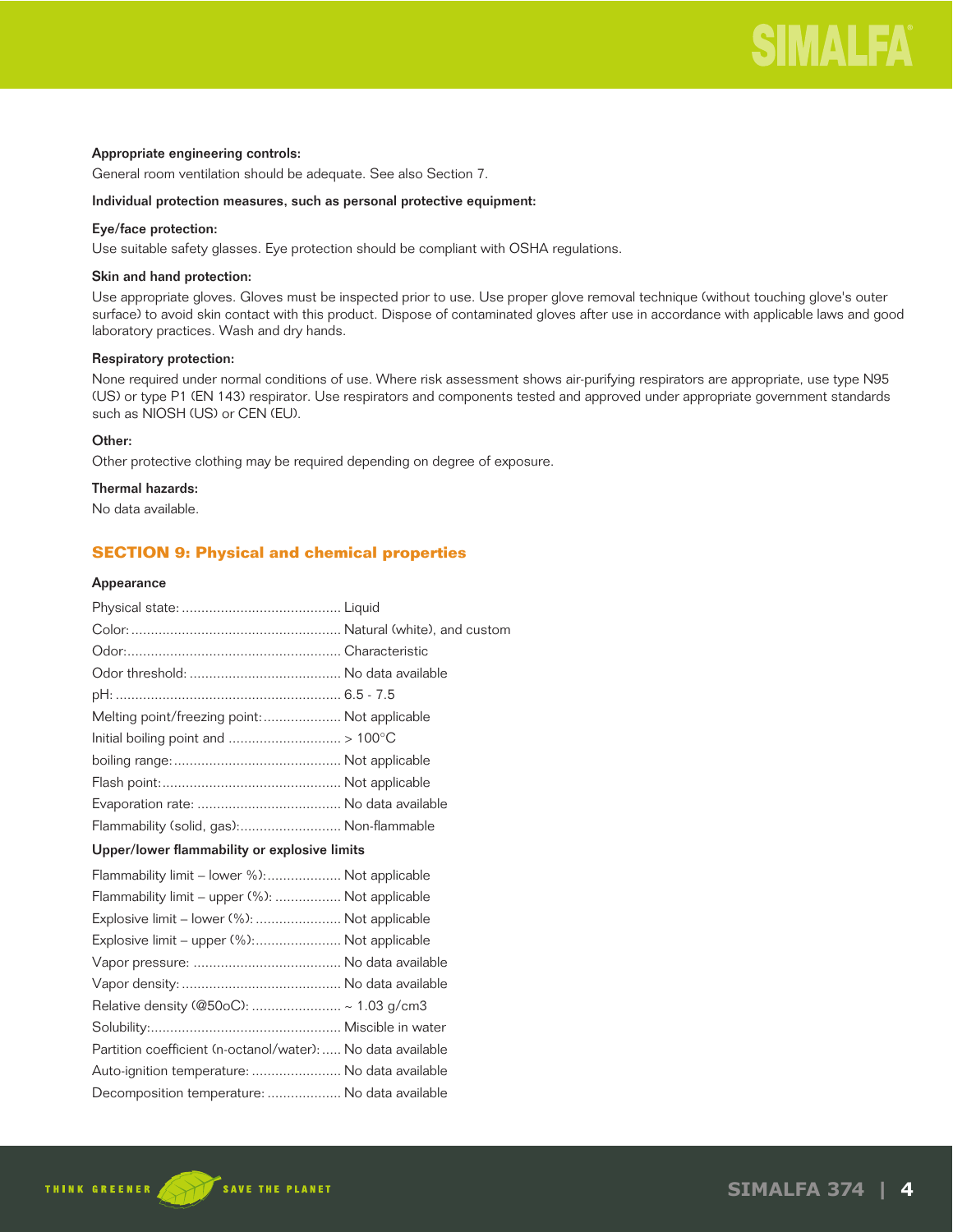| Viscosity (dynamic):  10 - 20 cP (Spindal 1/61, 100 RPM) |  |
|----------------------------------------------------------|--|
| Other information:                                       |  |
|                                                          |  |
|                                                          |  |

## **SECTION 10: Stability and reactivity**

| Possibility of hazardous reactions:  Not known |                                                                                                       |
|------------------------------------------------|-------------------------------------------------------------------------------------------------------|
|                                                |                                                                                                       |
| Incompatible materials:  None known            |                                                                                                       |
|                                                | Hazardous decomposition:  Thermal decomposition can lead to the escape of irritating gases and vapors |

## **SECTION 11: Toxicological information**

### Information on likely routes of exposure:

## Symptoms related to the physical, chemical, and toxicological characteristics:

None expected.

## Delayed and immediate effects and chronic effects from short or long-term exposure: None expected.

## Numerical measures of toxicity:

Ingredient Information

| Substance      | Test Type (species)   | Value |
|----------------|-----------------------|-------|
|                | LD50 Oral (Rat)       |       |
| Not Applicable | LD50 Dermal (Rabbit)  |       |
|                | LC50 Inhalation (Rat) |       |

## Skin corrosion/irritation:

Frequently or prolonged contact with skin may cause dermal irritation.

## Serious eye damage/eye irritation:

Not expected to cause serious eye damage/eye irritation.

#### Respiratory sensitization:

No information available on the mixture, however none of the components have been classified as a respiratory sensitizer (or are below the concentration threshold for classification).

## Skin sensitization:

No information available on the mixture, however none of the components have been classified as a skin sensitizer (or are below the concentration threshold for classification).

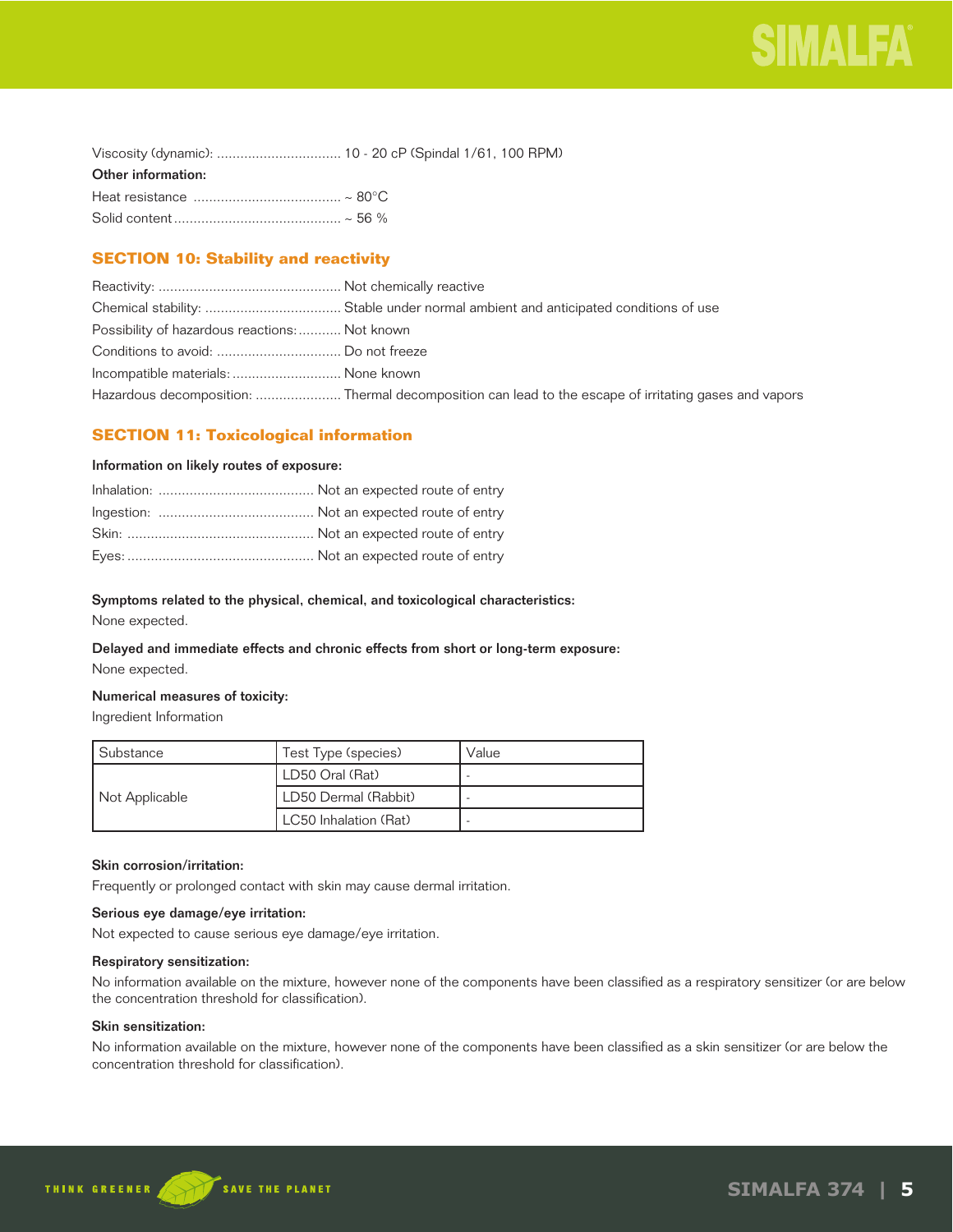### Germ cell mutagenicity:

No information available on the mixture, however none of the components have been classified for germ cell mutagenicity (or are below the concentration threshold for classification).

### Carcinogenicity:

No information available on the mixture, however none of the components are listed in the National Toxicology Program (NTP) Report on Carcinogens (latest edition) or has been found to be a potential carcinogen in the International Agency for Research on Cancer (IARC) Monographs (latest edition), or by OSHA.

### Reproductive toxicity:

No information available on the mixture, however none of the components have been classified for reproductive toxicity (or are below the concentration threshold for classification).

#### Specific target organ toxicity:

#### Single exposure:

No information available on the mixture, however none of the components have been classified for STOT SE (or are below the concentration threshold for classification).

#### Specific target organ toxicity:

## Repeat exposure:

No information available on the mixture, however none of the components have been classified for STOT RE (or are below the concentration threshold for classification).

#### Aspiration hazard:

No information available on the mixture, however none of the components have been classified for aspiration hazard (or are below the concentration threshold for classification).

## Further information:

No data available.

## **SECTION 12: Ecological information**

#### Ecotoxicity:

## Product data:

Product may not be released into water without pre-treatment.

#### Ingredient Information:

| Substance      | Test Type   | Species | Value |
|----------------|-------------|---------|-------|
|                | LD50        |         |       |
| Not Applicable | <b>EC50</b> |         |       |
|                | EC/LC50     |         |       |

### Persistence and Degradability:

No data available.

## Bioaccumulative Potential:

No data available.

### Mobility in Soil:

No data available.

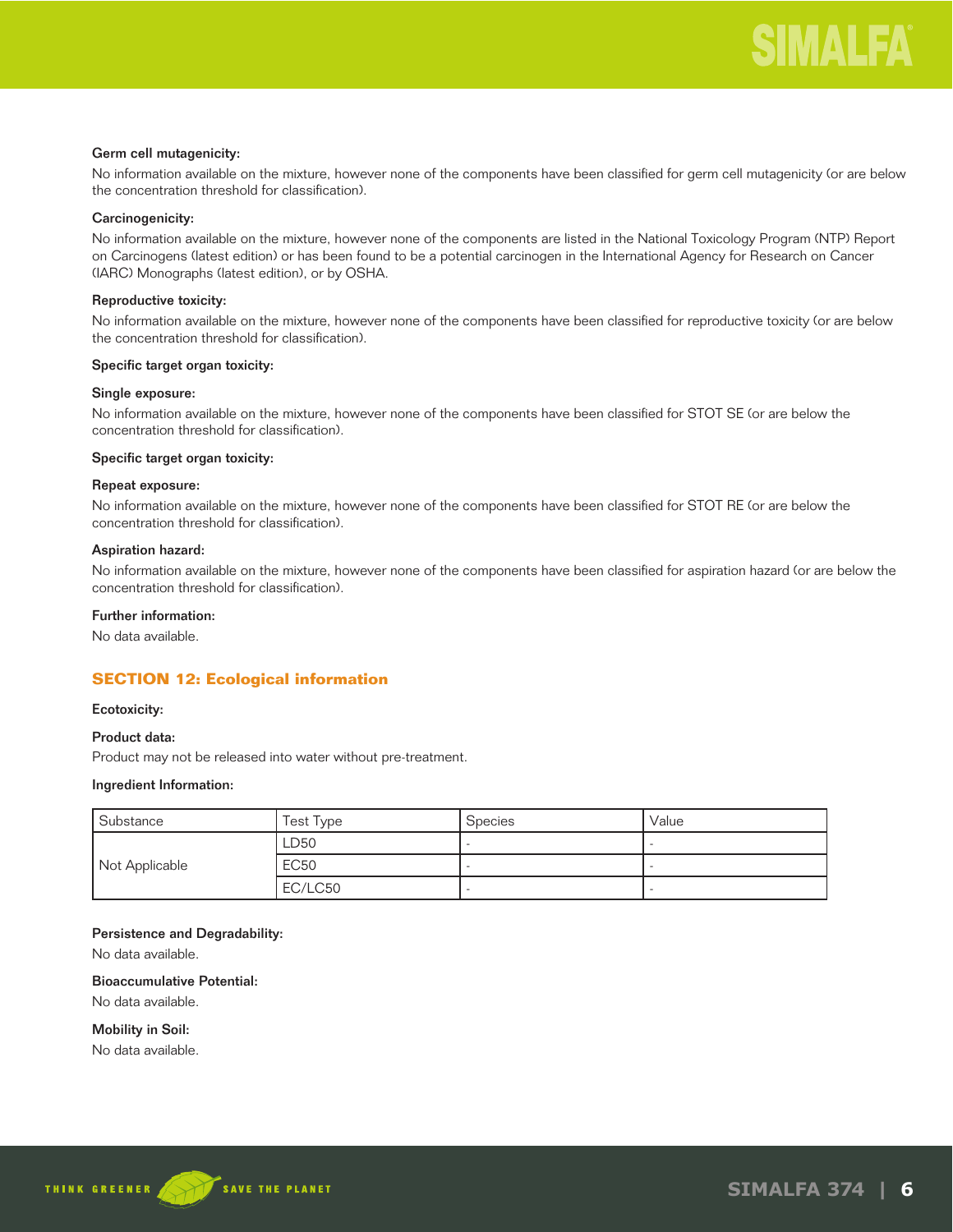## Other adverse effects:

Technically correct releases of minimal concentrations to adapted biological sewage treatment facility, will not disturb the biodegradability of activated sludge. Observe regulations concerning local drainage.

## **SECTION 13: Disposal considerations**

## Appropriate method of disposal of substance or preparation

Dispose of contaminate product and materials used in cleaning up spills or leaks in a manner approved for this material. Consult appropriate Federal, State and Local regulatory agencies to ascertain proper disposal procedures.

## Contaminated packaging:

Completely emptied packing can be recycled.

## **SECTION 14: Transport Information**

## US Department of Transportation Classification (49CFR)

Not regulated under DOT

IMDG Not regulated under IMDG

IATA (Country variations may apply) Not regulated under IATA

## Environmental hazards

Marine pollutant: No.

## Transport in bulk (according to Annex II of MARPOL 73/78 and the IBC Code)

No further relevant information available.

Special precautions which a user needs to be aware of, or needs to comply with, in connection with transport or conveyance either within or outside their premises.

PROTECT FROM FROST/FREEZING

## **SECTION 15: Regulatory Information**

## United States Federal Regulations:

This SDS complies with the OSHA, 29 CFR 1910.1200.

## Toxic Substances Control Act (TSCA):

All substances in this product are listed, as required, or are exempt from the TSCA inventory.

## SARA Superfund and Reauthorization Act of 1986 Title III sections 302, 311,312 and 313:

Section 302 – No chemicals in this material are subject to the reporting requirements of SARA Title III, Section 302.

## CERCLA Hazardous Substance List, 40 CFR 302.4:

This product does not contain chemicals listed on CERCLA.

## Clean Air Act (CAA) Section 112(r) Accidental Release Prevention (40 CFR 68.130):

None

## Clean Water Act Section 311 Hazardous Substances (40 CFR 117.3):

None

## SARA Title III Section 302 Extremely Hazardous Substance (40 CFR 355, Appendix A):

None

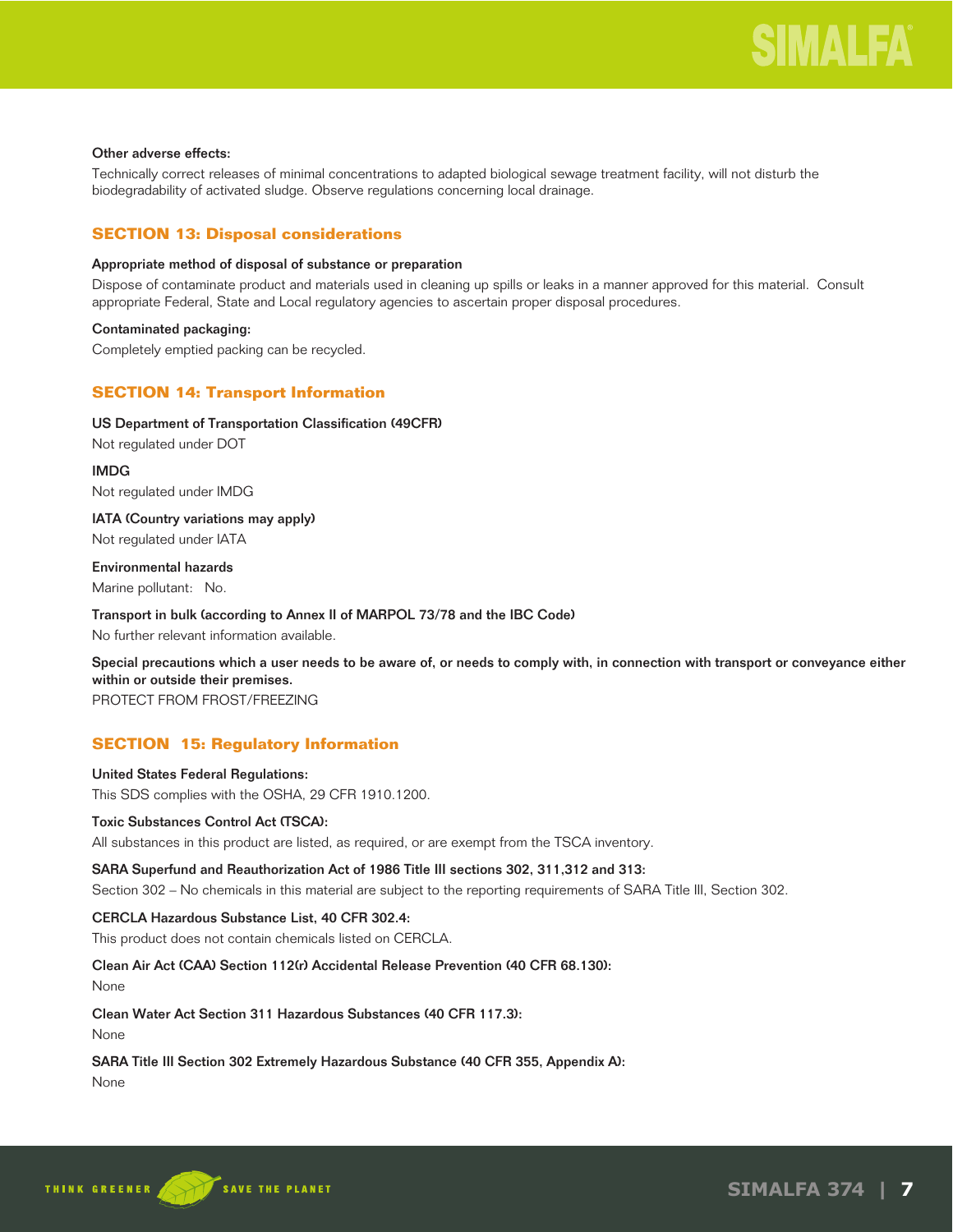

## Section 311/312 (40 CFR 370):

| Acute Health Hazard: No   |  |
|---------------------------|--|
| Chronic Health Hazard: No |  |
|                           |  |
| Pressure Hazard:  No      |  |
| Reactivity Hazard: No     |  |

Section 313 Toxic Release Inventory (40 CFR 372):

None

## STATE REGULATIONS:

This SDS contains specific health and safety data is applicable for state requirements. For details on your regulatory requirements you should contact the appropriate agency in your state.

#### Massachusetts Right to Know:

None of the components are listed on the Massachusetts Right to Know List.

### New Jersey Right to Know:

None of the components are listed on the New Jersey Right to Know list.

### Pennsylvania Right to Know:

None of the components are listed on the Pennsylvania Right to Know List.

Canada WHMIS Hazard Class:

Not applicable

## **SECTION 16: Other Information**

## NFPA Hazard Classification

Health: 1 | Flammability: 0 | Instability: 0 | Special Hazards: None

## Revision Date: March 17, 2021

#### Disclaimer:

Workers using Simalfa should read and understand this SDS and be trained in the proper use of this material.

This information is accurate to the best of Alfa Adhesives, Inc.'s knowledge, or obtained from sources believed by Alfa Adhesives, Inc. to be accurate. Because many factors may affect processing or application/use, we recommend that you make tests to determine the suitability of this product for your particular purpose prior to use. No warranties of any kind, either expressed or implied, including warranties of merchantability or fitness for a particular purpose, are made regarding products described or designs, data or information set forth, or that the products, designs, data or information may be used without infringing the intellectual property rights of others. In no case shall the descriptions, information, data or designs provided be considered a part of our terms and conditions of sale. Further, you expressly understand and agree that the descriptions, designs, data, and information furnished by Alfa Adhesives, Inc. hereunder are given gratis and Alfa Adhesives, Inc. assumes no obligation or liability for the description, designs, data and information given or results obtained, all such being given and accepted at your risk.

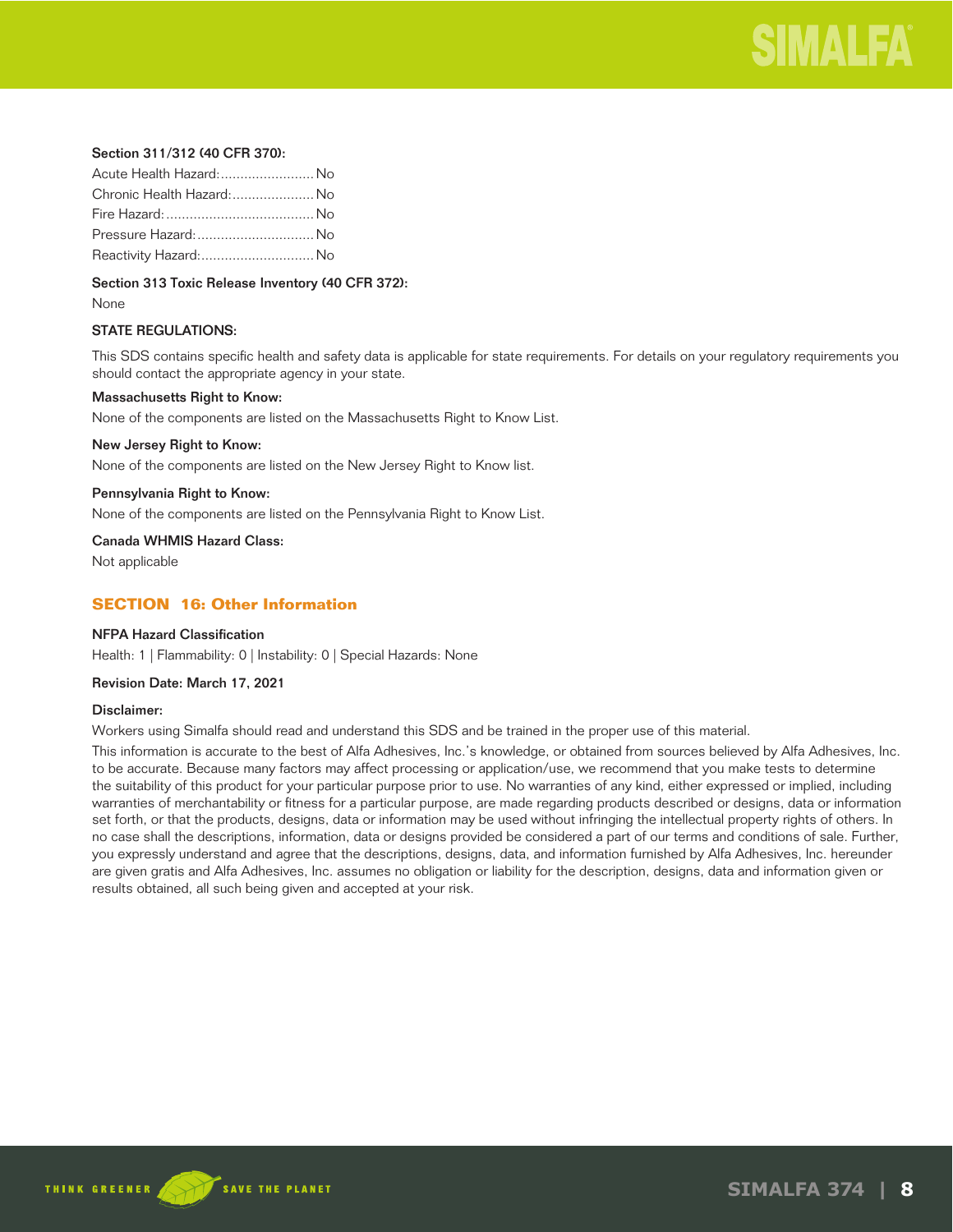# $\{$  HOJA TECNICA $\}$

ISO 9001:2008 REGISTERED | GREENGUARD GOLD + GREENGUARD CERTIFIED

## SIMALFA 374

## **Descripción del producto**

Simalfa 374 es un adhesivo de contacto a base de agua, libre de solventes y caucho de cloropreno (CR). Al diversificar las materias primas que utilizamos en nuestras formulaciones, reducimos el riesgo asociado con aquellos materiales que a menudo forman parte de la escasez mundial. Con este enfoque en mente, hemos podido crear nuevas formulaciones que ofrecen excelentes características de desempeño al tiempo que cumplimos con la estabilidad de precios y los objetivos ambientales de nuestros clientes. Estos productos fomentan nuestras iniciativas ecológicas líderes en la industria para un planeta más saludable.

## **Propiedades específicas**

Aplicación a doble cara Sistema de 2 componentes Super Tack Instantáneo Se adhiere a muchos materiales. Alta resistencia al calor Alto año Alta flexibilidad Procesamiento rápido No se amarillenta Libre de CR Sin disolventes

## **Propiedades físicas**

| Contenido de sólidos:~ 56%                    |  |
|-----------------------------------------------|--|
|                                               |  |
|                                               |  |
|                                               |  |
| Resistencia al calor: ~ 80 $^{\circ}$ C       |  |
|                                               |  |
| Punto de congelación:  32°F (0°C)             |  |
| Manejo y almacenaje:  Mínimo 5°C, máximo 30°C |  |
|                                               |  |
|                                               |  |

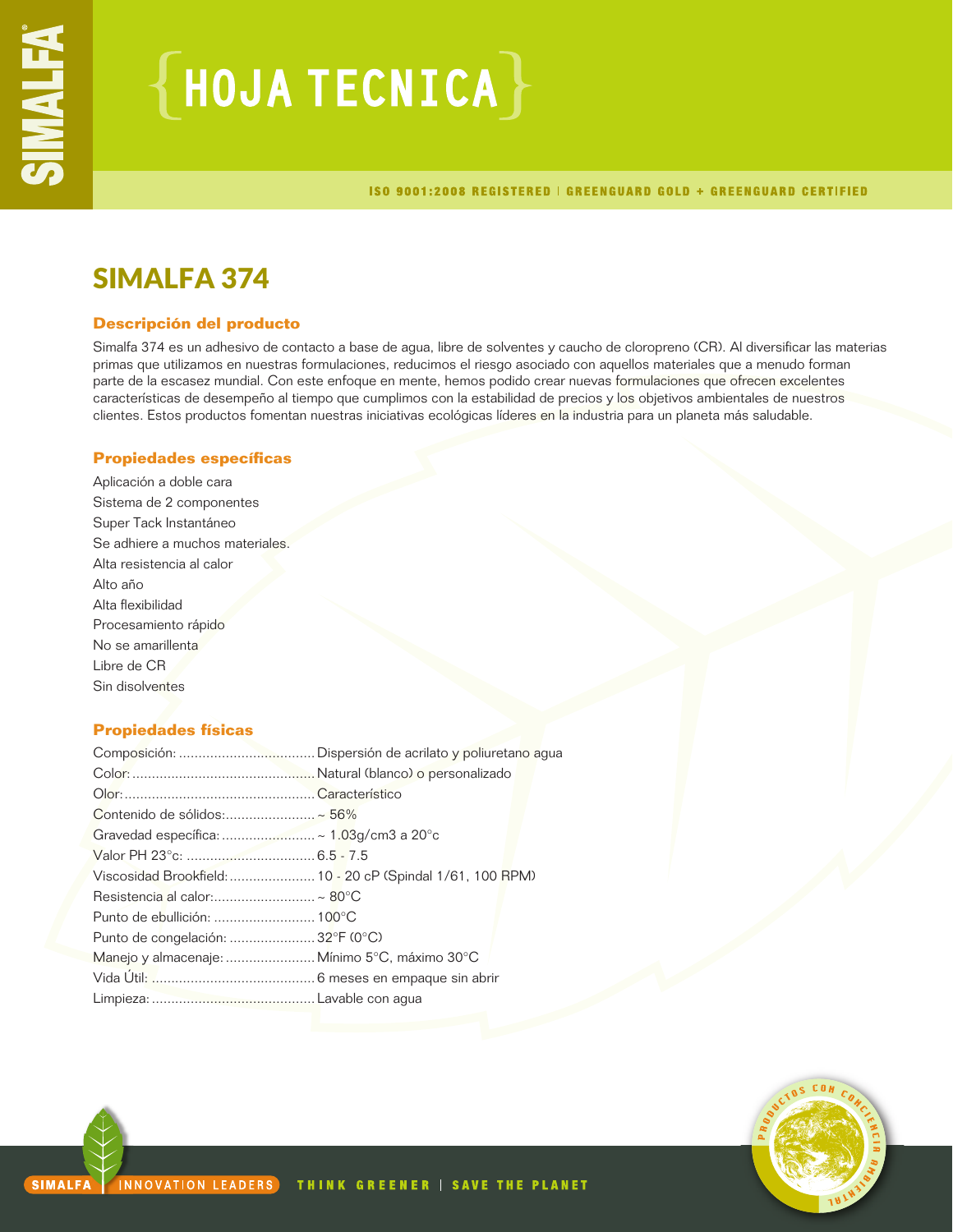## **Presentaciones del producto**

Simalfa está disponible en contenedores de 5, 110 y 250 galones ( 20, 440 y 1000 Kg) Para información adicional, visitar la web en: www.simalfa.com/techinfo/container.htm

## **Preparación de las superficies**

Las superficies deben estar limpias, secas y libres de polvo. Exentas de grasa, aceite, o cualquier otro elemento contaminante que pueda afectar el buen desempeño del adhesivo.

## **Aplicación**

Nunca agite o mezcle antes de su uso. Simalfa puede ser aplicado con pistola en ambas superficies; sin embargo, en muchos casos, puede hacerse aplicación a un solo sustrato, siendo este también un método correcto de aplicación. Sostener la pistola en ángulo recto a una distancia de la superficie, entre 10cm a 20cm y asegurarse de hacer una aplicación uniformemente, que coincida al momento de unir los sustratos.

## **Cobertura**

La cobertura varía dependiendo de la porosidad de los materiales y la fuerza de pegue deseada. El rendimiento aproximado por puede ser de 300 mts2 por galón; en cualquier caso para determinar el consumo adecuado es necesario evaluar las necesidades de cobertura específica a la aplicación.

## **Ensamblaje y tiempo de curado final**

Simalfa ofrece adhesión inmediatamente después de aplicado. Los usuarios pueden reposicionar los sustratos, para mejorar la calidad de su producto, sin necesidad de nuevas aplicaciones. Presión mecánica o manual puede ser aplicada para mejorar las cualidades de la cohesión inicial. Adicionalmente, permite dejar hasta 15 minutos de tiempo abierto antes de hacer la unión si el proceso de producción así lo requiere. Después de 15 minutos el adhesivo se puede secar perjudicando la adhesión.

La adhesión final se logra una vez el agua residual se haya evaporado. A pesar de que la evaporación del agua es rápida, se recomienda esperar 24 horas para realizar pruebas de pegue finales.

## **Equipos y métodos de aplicación**

La forma idónea para la aplicación de los adhesivos SIMALFA es a través de nuestro sistema de caída libre por gravedad y aplicando con nuestras pistolas spray HVLP (high volume low presure) alto volumen baja presión. Otras pistolas pueden llegar a funcionar con nuestro sistema.

Podemos ofrecer el asesoramiento técnico para el uso apropiado de nuestro adhesivo.

Metodos de Aplicación: .................... Spray manual, spray automatico, rodillo o brocha.

|  | Pistola de Aplicación Spray:  SIMALFA HVLP 2K |  |
|--|-----------------------------------------------|--|
|  |                                               |  |

Tamaño de la Aguja: ......................... 1.5 mm - 2.0 mm

Método de Dosificación:...................Sistema de flujo libre (patente#:5868319) o tanque presurizado. Por sistemas de bombeo no es recomendado hacer la dosificación.

Información Extra: ............................. Todas las partes en contacto con el adhesivo deben estar hechas de acero inoxidable o de plástico. En ningún caso utilizar metales como, aluminio, acero, lata, etc.

Limpieza de los Equipos: .................. Usar solamente agua. Nunca usar solventes de ningún tipo. NO SE RECOMIENDA SUMERGIR LA PISTOLA EN AGUA.

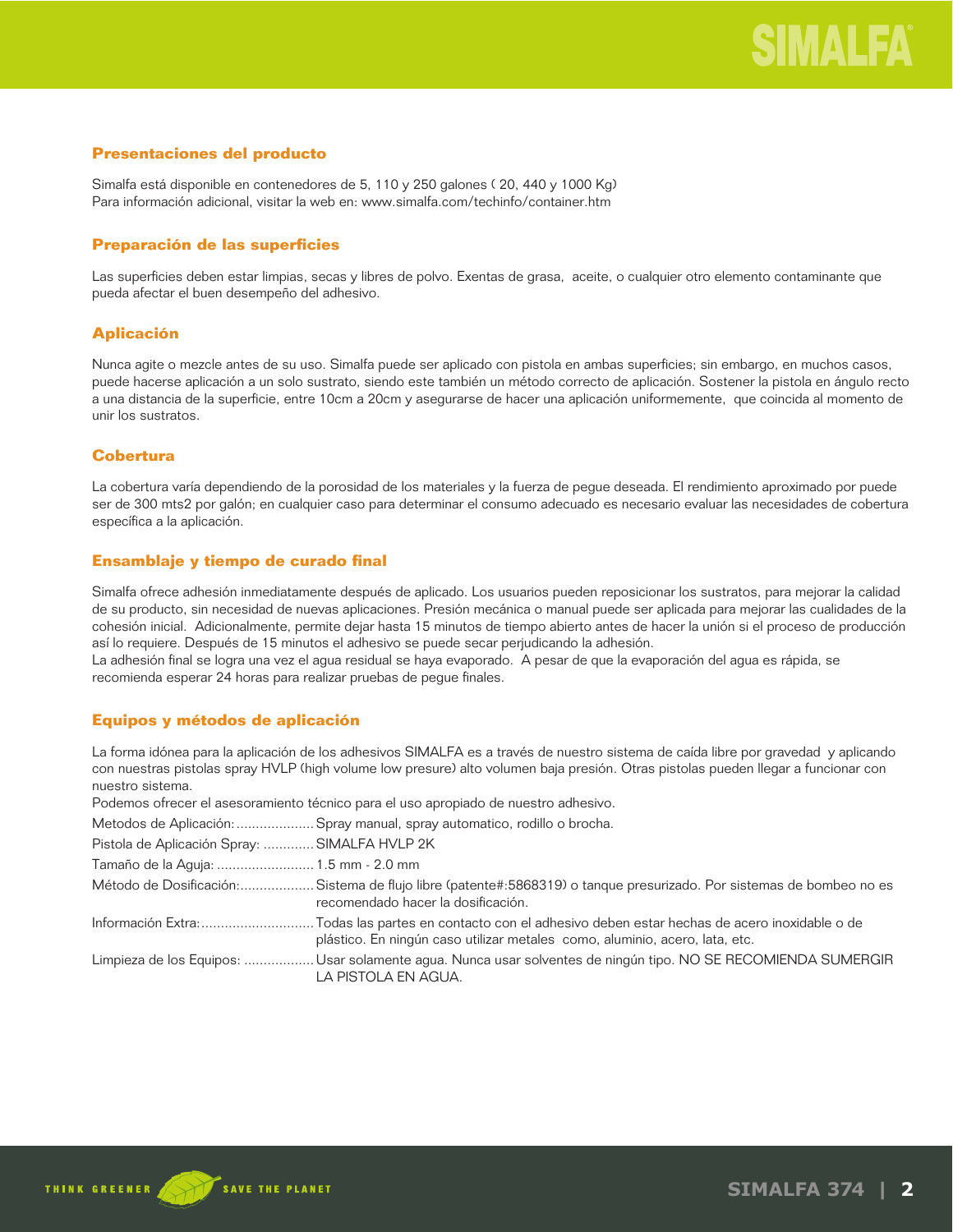## **Limpieza**

En caso que el adhesivo este húmedo (liquido) se puede remover con agua. El adhesivo seco en superficies porosas como lo son telas y espumas no podrá ser removido. Se recomienda a los usuarios evitar que el adhesivo caiga en zonas no deseadas.

## **Información Preventiva**

Antes de usar SIMALFA 374 por favor referirse a la hoja de seguridad y a la etiqueta del producto, para consultar las recomendaciones de salud y seguridad.

## **Para Información Adicional**

Para pedir información adicional por favor visiten nuestra pagina www.simalfa.com, o contáctenos vía teléfono al 001(973)423-9266 o por correo postal a SIMALFA | 15 Lincoln Street | Hawthorne | NJ | 075006 | EE.UU.

## **Aviso importante**

Esta información es acertada según el mejor conocimiento de Adhesivos Alfa Inc obtenida de fuentes confiables para la misma. Dado que muchos factores pueden intervenir en el desempeño, procesamiento o aplicación, nosotros recomendamos que haga pruebas para determinar la idoneidad del producto con su uso en particular. Este producto no cuenta con garantías de ningún tipo, ni expresas ni implícitas, incluyendo garantías de come ciabilidad o uso específico o en cuanto a las descripciones, diseños de los productos o información establecida. En ningún caso debe la información y diseño ser tomada como términos y condiciones para la compra del producto. Se debe entender toda la información, diseños y descripciones como material gratis dada por Alfa Adhesives, Inc. Por lo tanto Alfa Adhesives Inc no asume ninguna responsabilidad ni obligación sobre los conceptos, diseños e información dados, todos deben ser aceptados bajo su propia responsabilidad y riesgo.

## **TDS redactada por:**

Alfa Adhesives, Inc. (SIMALFA) 15 Lincoln Street Hawthorne, NJ 07506 EE.UU. Tel: 001.973.423.9266 Fax: 001.973.423.9264



**SIMALFA 374 | 3**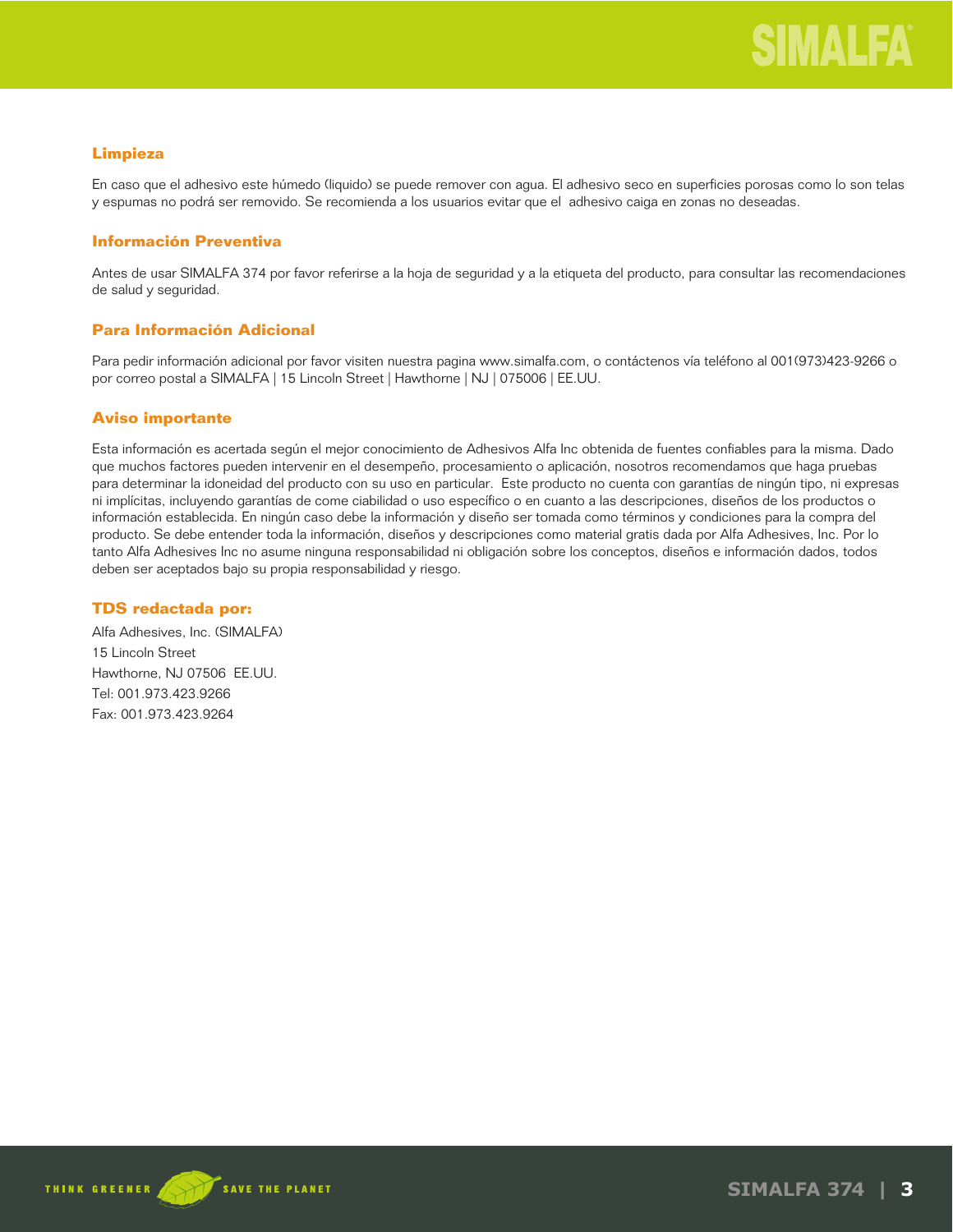# ${HoudA DE SEGURIDAD}$

ISO 9001:2008 REGISTERED | GREENGUARD GOLD + GREENGUARD CERTIFIED

## SIMALFA 374

## **SECCIÓN 1: Identificación**

| Identificador de Producto: SIMALFA 374      |                                                                                                                                          |
|---------------------------------------------|------------------------------------------------------------------------------------------------------------------------------------------|
|                                             |                                                                                                                                          |
|                                             |                                                                                                                                          |
|                                             |                                                                                                                                          |
|                                             | Uso de la sustancia/mezcla:  Adhesivos, Uso industrial, Espuma flexible de unión, Fabricación de muebles,<br>Construcción de un vehículo |
|                                             |                                                                                                                                          |
| Fabricante información:                     |                                                                                                                                          |
|                                             |                                                                                                                                          |
|                                             |                                                                                                                                          |
|                                             |                                                                                                                                          |
|                                             | Horas de oficina (Lunes – Viernes)  6.00 am (de la mañana) to 5:00 pm (de la tarde)                                                      |
| Compañía número de teléfono: 1.973.423.9266 |                                                                                                                                          |
|                                             | Empresa Contacto Nombre:  Darren Gilmore, darren.gilmore@simalfa.com                                                                     |

## **SECCIÓN 2: Identificación de los peligros**

Clasificación de la sustancia o mezcla, de conformidad con el reglamento párrafo (d) de la regulación §1910.1200:

| Peligros para la salud: No está clasificado      |                                                                   |
|--------------------------------------------------|-------------------------------------------------------------------|
|                                                  | Peligros ambientales:  No están cubiertos por OSHA GHS §1910.1200 |
| Peligroso para el medio                          |                                                                   |
|                                                  |                                                                   |
| Palabra de Advertencia GHS:  No aplica           |                                                                   |
| Indicación de Peligro GHS:  No aplica            |                                                                   |
| Pictograma de Peligro GHS:  No se usa pictograma |                                                                   |
| <b>Consejos de Prudencia GHS:</b>                |                                                                   |

## **Consejos de Prudencia GHS:**

| Peligro no clasificadas de otro modo:  Ninguno conocido                     |  |
|-----------------------------------------------------------------------------|--|
| Porcentaje de ingrediente(s)<br>de toxicidad aguda desconocida:  No aplica. |  |

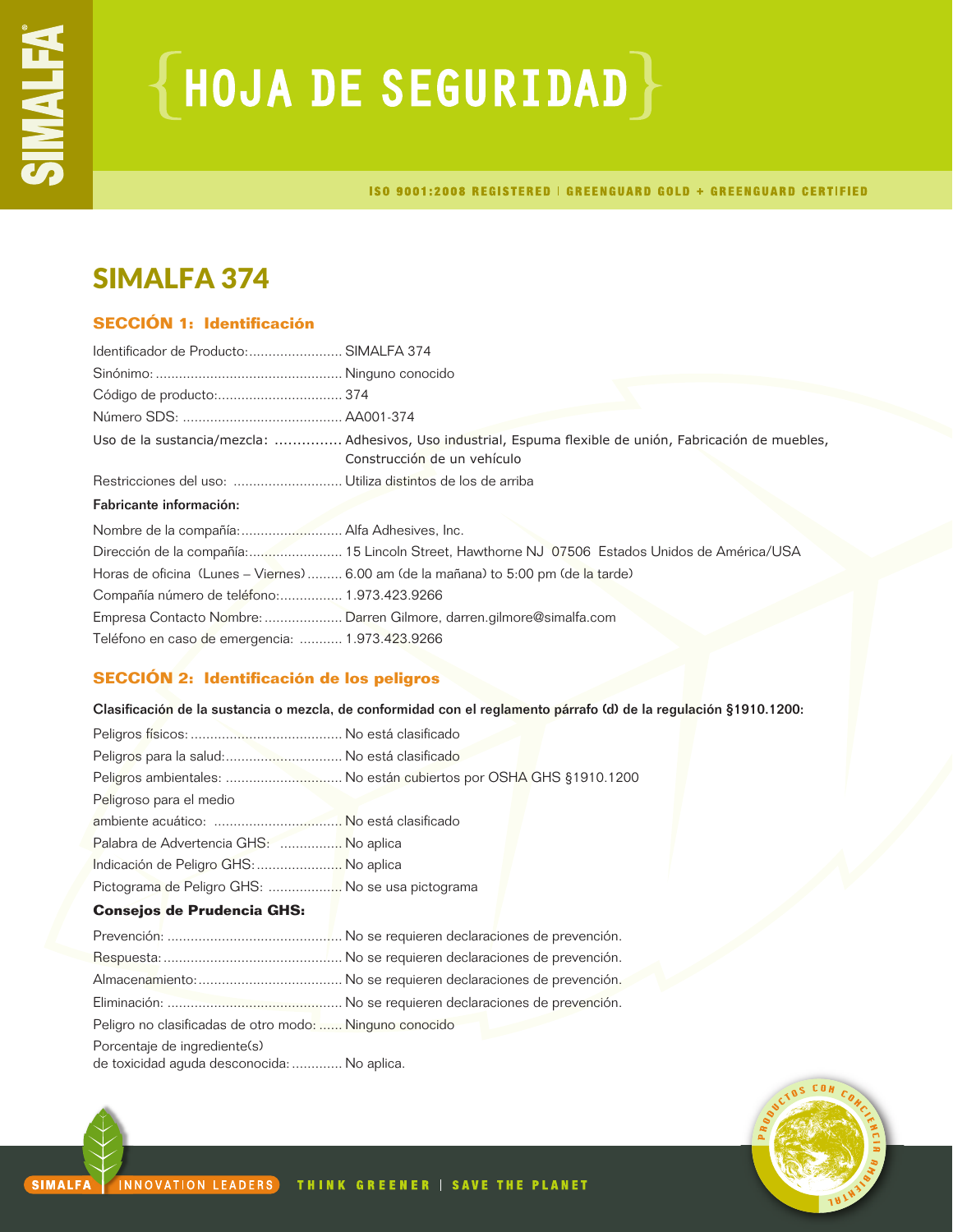

## **Sección 3, Composición/información sobre los componentes**

#### Mezcla:

Dispersión de acrilato y poliuretano agua. Aditivo. Agua.

| l Chemical Name                        | CAS# | <b>Concentration (weight %)</b> |
|----------------------------------------|------|---------------------------------|
| No hay componentes peligrosos por      |      |                                 |
| l encima del umbral de clasificación l |      |                                 |

Nota : El saldo de los ingredientes no están clasificados como peligrosos o están por debajo del umbral de clasificación con los criterios de la Federal OSHA Estándar de Comunicación de Peligros 29 CFR 1910.1200.

## **Sección 4, Primeros auxilios**

#### Descripción de las medidas necesarias:

#### Inhalación:

Transportar a la persona al aire libre. . En caso de irritación del tracto respiratorio buscar asistencia médica.

#### Contacto con la piel:

En caso de contacto con la piel, lavar con agua y jabón inmediato.

#### En caso de irritación cutánea:

Consultar a un médico.

#### Contacto con los ojos:

En caso de contacto con los ojos, manteniendo los párpados bien separados y lavar inmediatamente con abundante agua prolongadamente, durante al menos 5 minutos. Posteriormente consultar a un oftalmólogo

#### Ingestión:

Buscar asistencia médica inmediata.

#### Síntomas/efectos más importantes, agudos y retardados:

Ninguno actualmente conocido.

Indicación de la necesidad de recibir atención médica inmediata y tratamiento especial requerido en caso necesario:

Si se observan los síntomas, consulte a un médico y darles esta SDS.

## **Sección 5, Medidas de lucha contra incendios**

#### Medios de extinción apropiados:

Agua, Espuma, Polvo seco.

### Material extintor inadecuado:

Ninguno conocido .

#### Peligros específicos de los productos químicos:

El producto no es combustible. No inhalar humos procedentes de incendios o de vapores de descomposición. Los productos de combustión – Gases irritantes y vapores.

#### Equipo de protección especial y precauciones para los equipos de lucha contra incendios:

Llevar ropa de protección completa y equipo de respiración autónomo aprobado por NIOSH. Utilizar agua para enfriar los contenedores expuestos al fuego.

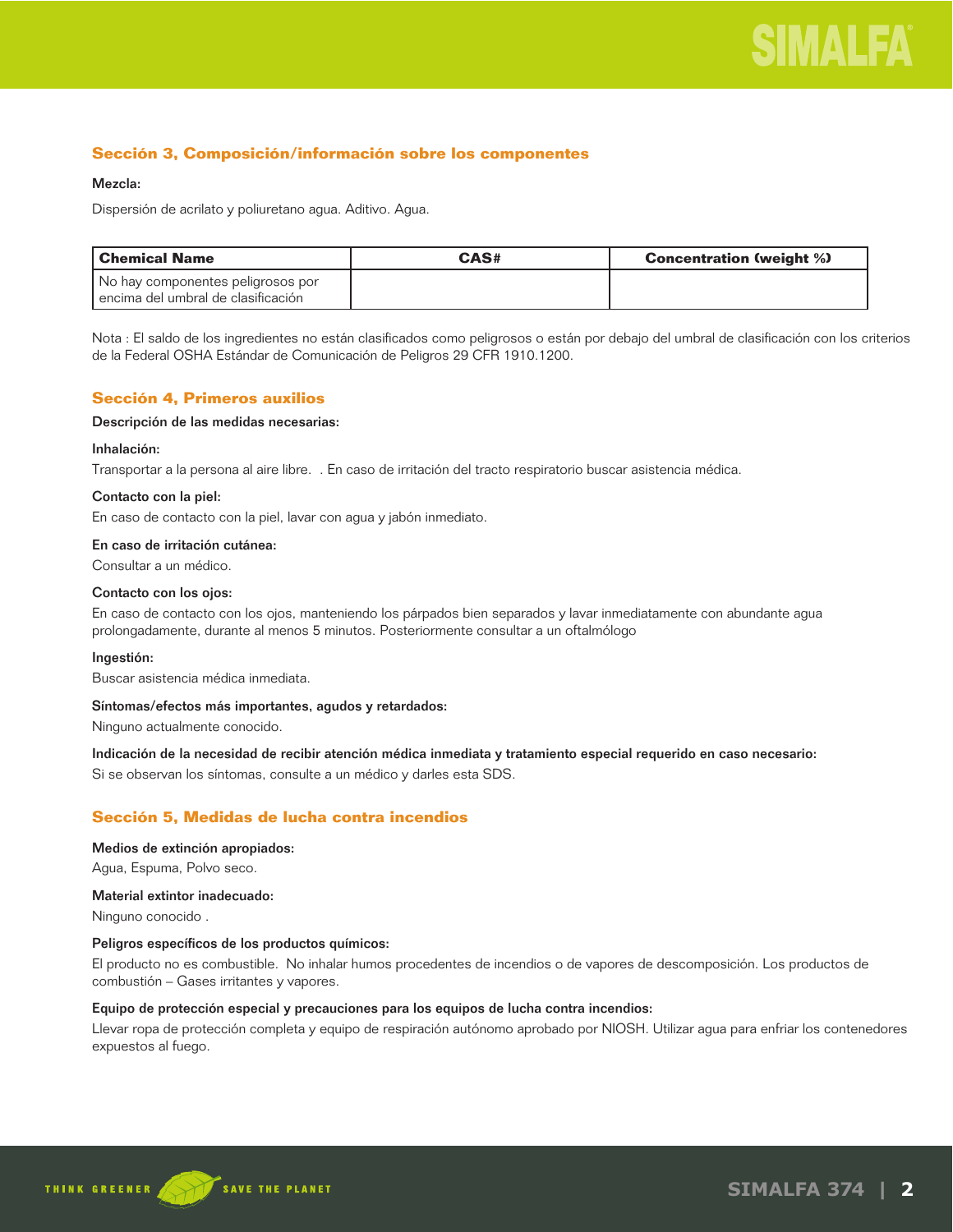## **Sección 6, Medidas que deben tomarse en caso de vertido accidental**

#### Precauciones individuales, equipos de protección y procedimientos de emergencia:

Usar el equipo de protección personal (EPP) adecuado tales como: guantes, gafas y ropa de protección cuando sea necesario basándose en las condiciones (Vea la Sección 8). Vea la Sección 2 y 7 para obtener información adicional sobre los peligros y medidas cautelares. Quitar la ropa contaminada.

#### Precauciones Medioambientales:

Detener la fuga si puede hacerse sin riesgo. No verter en desagües ni en el medio ambiente acuático. Cubrir los desagües.

#### Métodos y materiales de aislamiento y limpieza:

Recoger mecánicamente el producto. Absorber inmediatamente el producto derramado con sólidos inertes como arcilla o tierra de diatomeas, agente aglutinante ácido o universal. Limpiar las superficies contaminadas a fondo. Conservar el agua de lavado contaminada y deseche. Eliminar en un lugar de tratamiento adecuado de acuerdo con las regulaciones locales / regionales / internacionales.

## **Sección 7, Manipulación y almacenamiento**

### Precauciones para una manipulación segura:

Se deben seguir las precauciones necesarias para el manejo de productos químicos. Si es imposible o insuficiente de succión de las inmediaciones, una buena ventilación del lugar de trabajo debe garantizarse. Use buenas prácticas de higiene personal y usar el equipo de protección personal (EPP) adecuado (vea la Sección 8). . Lavarse las manos y otras áreas expuestas con un jabón suave y agua antes de tomar un descanso del trabajo y abandonar el trabajo

### Condiciones de almacenamiento seguro, incluidas cualesquiera incompatibilidades:

Conservar únicamente en el recipiente original. Mantener el recipiente herméticamente cerrado.

## Temperatura de almacenamiento:

5 - 30°C

#### Duracion:

6 meses en envase cerrado.

## **Sección 8, Controles de exposición/protección personal**

#### Parámetros de control:

#### Límites de exposición laboral:

No contiene sustancias que sobrepasen el límite de concentración fijado un límite de exposición ocupacional.

| I US OSHA HAZARDOUS COMPONENTS (29 CFR 1910.1200):   |  |  |
|------------------------------------------------------|--|--|
| Permissible Exposure Limits                          |  |  |
| PEL-STEL (15 min)<br>PEL-TWA (8 hour)<br>l Substance |  |  |
| Not Applicable                                       |  |  |

| US ACGIH Threshold Limit Values                      |  |  |  |
|------------------------------------------------------|--|--|--|
| l Substance<br>TLV-TWA (8 hour)<br>TLV-STEL (15 min) |  |  |  |
| Not Applicable                                       |  |  |  |

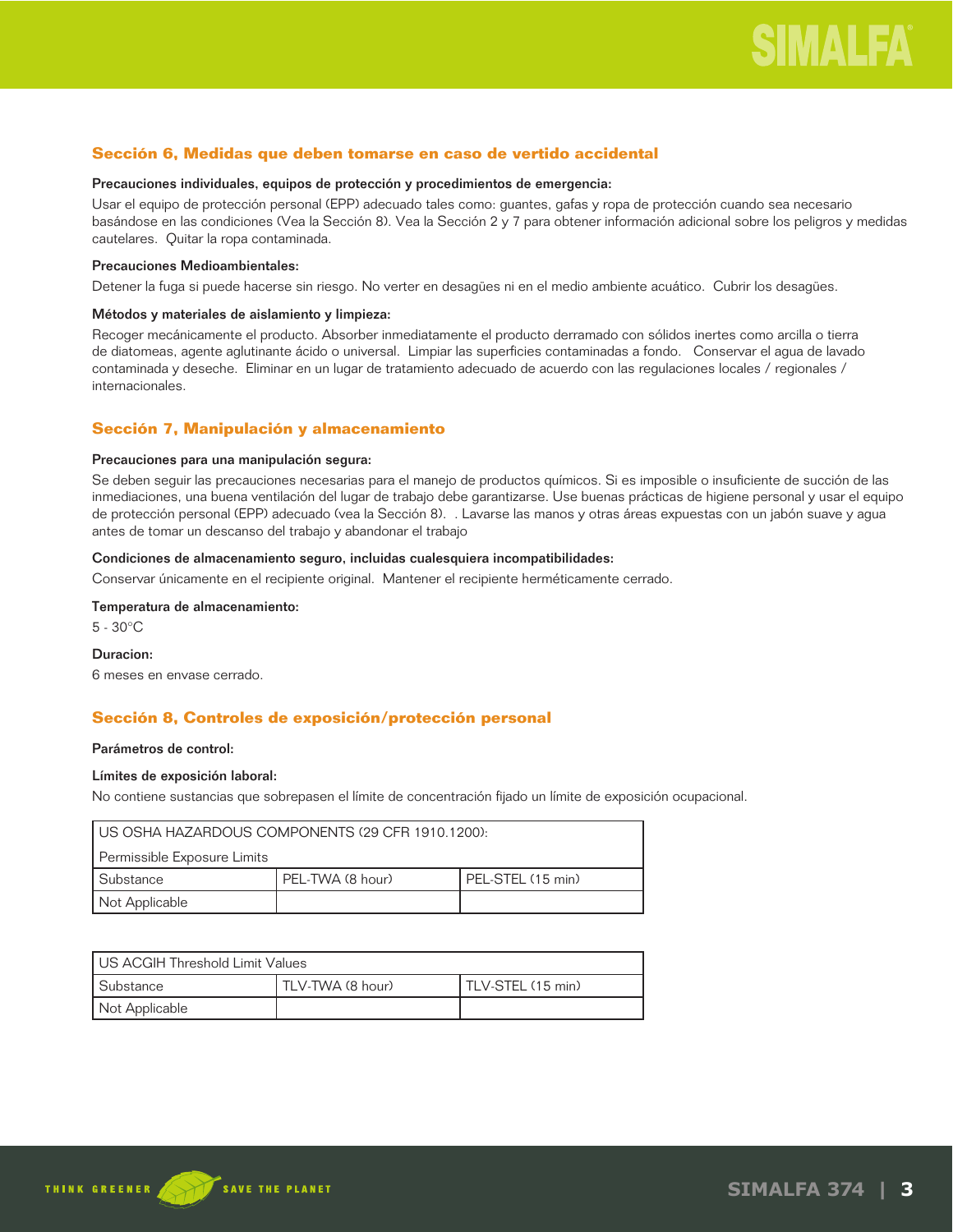

| NIOSH Exposure Limits      |  |  |  |
|----------------------------|--|--|--|
| Substance<br>' STEL<br>TWA |  |  |  |
| Not Applicable             |  |  |  |

Controles apropiados de ingeniería:

Ventilación general del área debe ser adecuada. También vea la Sección 7.

Medidas de protección individual, tales como equipos de protección personal:

Protección ocular y el rostro: Utilice gafas de protección adecuados.

Protección de los ojos debe cumplir con las regulaciones OSHA.

#### Protección de la piel y de las manos:

Utilice guantes de protección adecuados. Inspeccione los guantes antes de su uso. Utilice la técnica correcta de quitarse los guantes (sin tocar la superficie exterior del guante) para evitar el contacto de la piel con este producto. Deseche los guantes contaminados después de su uso, de acuerdo con las leyes aplicables y buenas prácticas de laboratorio. Lavar y secar las manos.

#### Protección de las vías respiratorias:

No se requiere bajo condiciones normales de uso. Donde el asesoramiento de riesgo muestre que los respiradores purificadores de aire son apropiados, usar el tipo N95 (US) o tipo P1 (EN 143). Usar respiradores y componentes testados y aprobados bajo estándares de gobierno tales como NIOSH (US) o CEN (EU).

#### Otros:

Otra ropa de protección puede ser necesaria dependiendo de grado de exposición.

#### Peligros térmicos:

No hay datos disponibles

## **Sección 9, Propiedades físicas y químicas**

#### Apariencia

| Punto de fusión/solidificación:  No aplicable                         |  |  |
|-----------------------------------------------------------------------|--|--|
|                                                                       |  |  |
|                                                                       |  |  |
|                                                                       |  |  |
|                                                                       |  |  |
| Inflamabilidad (sólido, gas):  No es inflamable                       |  |  |
| Límites de inflamabilidad superior/inferior o límites de explosividad |  |  |
|                                                                       |  |  |
| Límites de inflamabilidad: superior %:  No aplicable                  |  |  |
| Límites de explosividad: inferior %: No aplicable                     |  |  |
| Límites de explosividad: superior %: No aplicable                     |  |  |
|                                                                       |  |  |
|                                                                       |  |  |
|                                                                       |  |  |

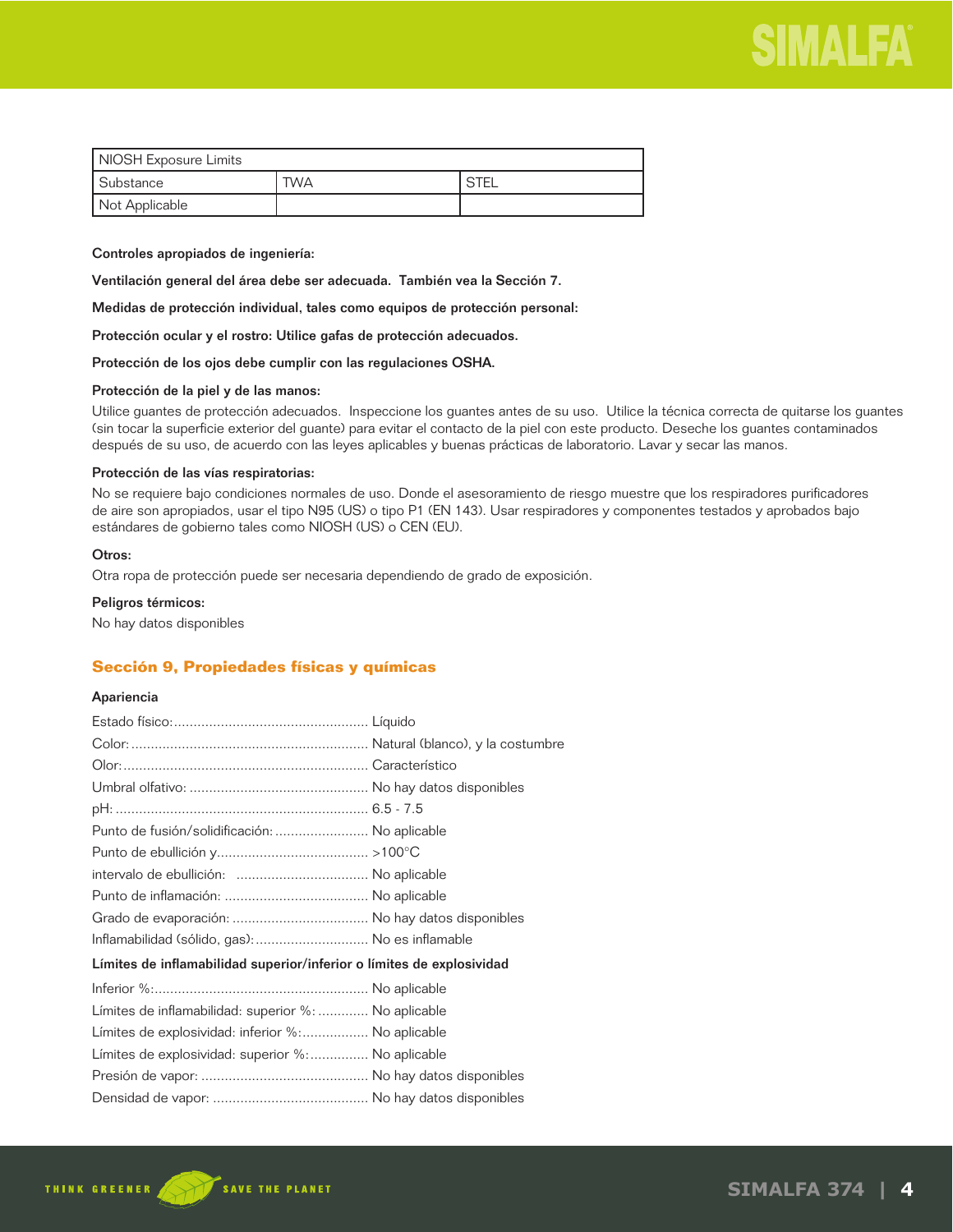| Coeficiente de partición (n-octanol/agua):  No hay datos disponibles |  |
|----------------------------------------------------------------------|--|
| Temperatura de autoignición: No hay datos disponibles                |  |
| Temperatura de descomposición:  No hay datos disponibles             |  |
|                                                                      |  |
| Otra información:                                                    |  |
|                                                                      |  |
|                                                                      |  |

## **Sección 10, Estabilidad y reactividad**

| Posibilidad de reacciones peligrosas:  Ninguno conocido. |                                                                                                             |
|----------------------------------------------------------|-------------------------------------------------------------------------------------------------------------|
| Condiciones que deben evitarse: No congele.              |                                                                                                             |
| Materiales incompatibles:  Ninguno conocido.             |                                                                                                             |
|                                                          | Productos de descomposición peligrosos: La descomposición térmica puede liberar gases y vapores irritantes. |

## **Sección 11, Información toxicológica**

## Información sobre posibles vías de exposición:

## Síntomas relacionados con las características físicas, químicas y toxicológicas:

No se espera ninguna.

## Efectos retardados e inmediatos y efectos crónicos producidos por una exposición a corto o largo plazo: No se espera ninguna.

## Medidas numéricas de toxicidad:

Información Ingrediente:

| Substance | Test Type (species)     | Value |
|-----------|-------------------------|-------|
| No aplica | LD50 Oral (Ratón)       |       |
|           | LD50 Dérmico (Conejo)   |       |
|           | LC50 Inhalación (Ratón) |       |

## Corrosión/irritación en la piel:

Contactos frecuentes o prolongado con la piel puede causar irritación dérmica.

## Lesiones/irritación graves en los ojos:

No se espera que cause lesiones/irritación graves en los ojos.

## Sensibilización respiratoria:

No hay información disponible sobre la mezcla, sin embargo ninguno de los componentes se han clasificado como sensibilizador respiratorio (o están por debajo del umbral de concentración para la clasificación).

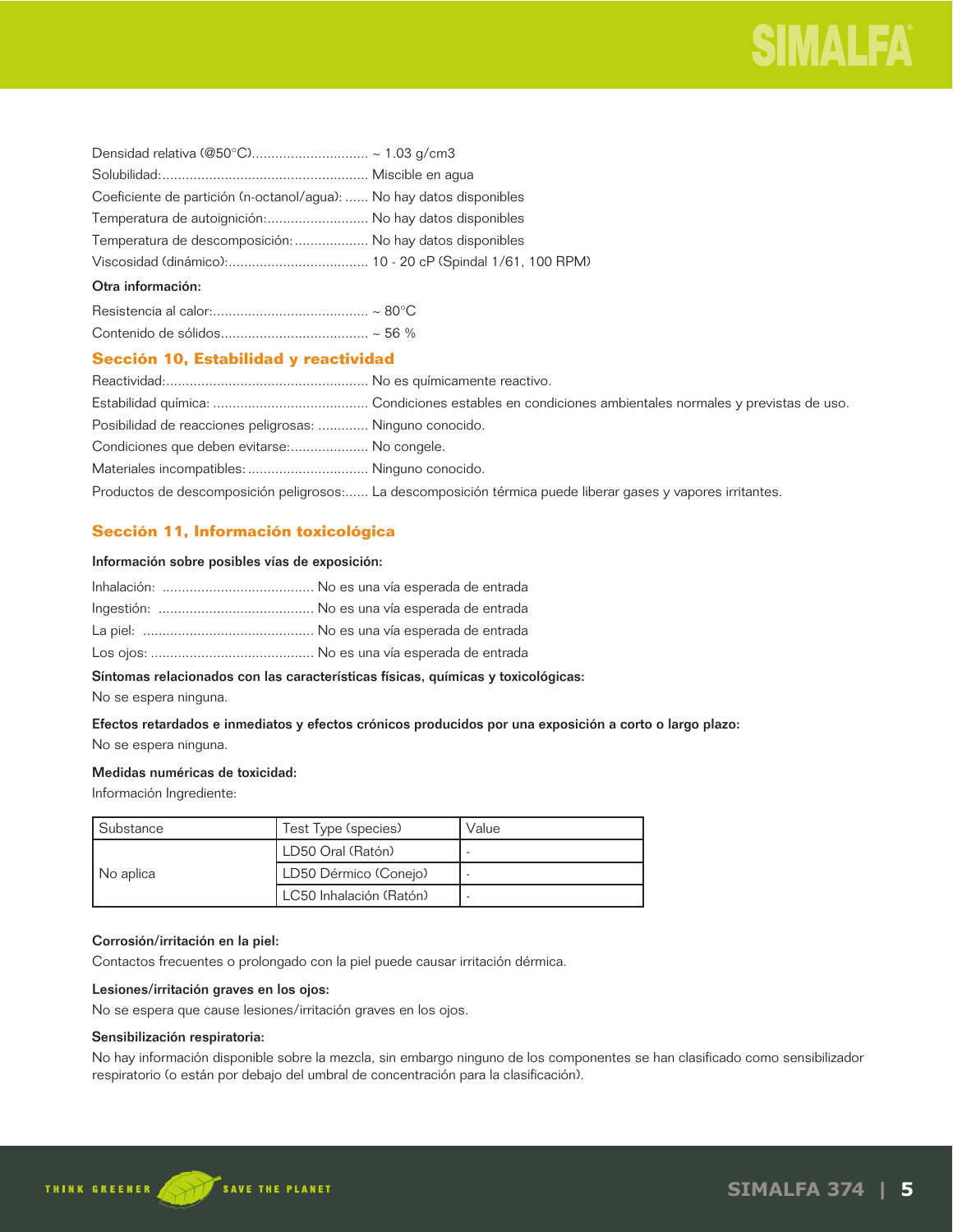#### Sensibilización de la piel:

No hay información disponible sobre la mezcla, sin embargo ninguno de los componentes se han clasificado como un sensibilizador de la piel (o están por debajo del umbral de concentración para la clasificación).

### Mutagenidad de células germinativas:

No hay información disponible sobre la mezcla, sin embargo ninguno de los componentes se han clasificado como mutagenidad de células germinativas (o están por debajo del umbral de concentración para la clasificación).

## Carcinogenicidad:

No hay información disponible sobre la mezcla, sin embargo ninguno de los componentes está listado en el Programa Nacional de Toxicología - Informe sobre Carcinógenos (National Toxicology Program (NTP) Report on Carcinogens) (última edición) o se ha encontrado para ser un carcinógeno potencial en la Agencia Internacional para la Investigación del Cáncer (International Agency for Research on Cancer (IARC)) Monografías (última edición), o por la OSHA.

## Toxicidad a la reproducción:

No hay información disponible sobre la mezcla, sin embargo ninguno de los componentes se han clasificado como toxicidad a la reproducción (o están por debajo del umbral de concentración para la clasificación).

#### Toxicidad sistémica para órganos

### diana (exposición única):

No hay información disponible sobre la mezcla, sin embargo ninguno de los componentes se han clasificado como Toxicidad sistémica para órganos diana (exposición única) (o están por debajo del umbral de concentración para la clasificación).

#### Toxicidad sistémica para órganos

#### diana (exposición repetida):

No hay información disponible sobre la mezcla, sin embargo ninguno de los componentes se han clasificado como (exposición repetida) (o están por debajo del umbral de concentración para la clasificación).

#### Peligro por aspiración:

No hay información disponible sobre la mezcla, sin embargo ninguno de los componentes se han clasificado como peligro por aspiración (o están por debajo del umbral de concentración para la clasificación).

#### Información adicional:

Ninguno conocido.

## **Sección 12, Información ecotoxicológia**

#### Ecología:

#### Datos del producto:

El producto no puede ser liberado en el agua sin tratamiento previo.Ingredient Information:

## Información Ingrediente:

| Substance | Test Type   | <b>Species</b> | Value |
|-----------|-------------|----------------|-------|
| No aplica | LD50        |                |       |
|           | <b>EC50</b> |                |       |
|           | EC/LC50     |                |       |

#### Persistencia y degradabilidad:

No hay datos disponibles

#### Potencial de bioacumulación:

No hay datos disponibles

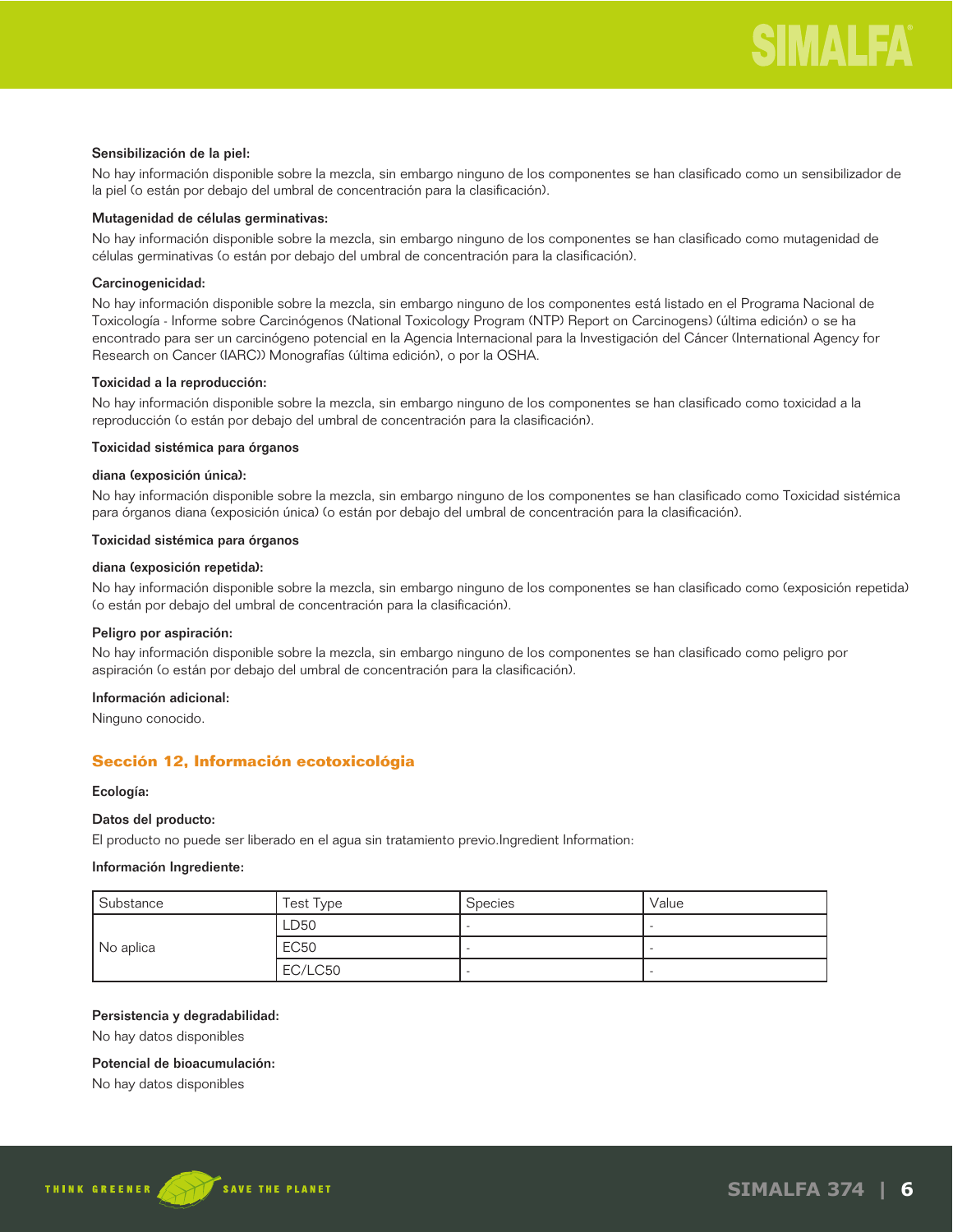#### Movilidad en suelo:

No hay datos disponibles

#### Otros efectos adversos:

Técnicamente versiones correctas de concentración débil en adecuadas estaciones de depuración biológica, no hay que esperar perturbaciones de la biodegradabilidad de los lodos activados. Observar las prescripciones relativas drenajes locales.

## **Sección 13, Información relativa a la eliminación de los productos**

### Proceso de eliminación de sustancias o preparados:

Deshágase de producto contaminante y los materiales utilizados en la limpieza de derrames o fugas de una manera aprobada para este material. Consulte Federales, Estatales y Locales agencias reguladoras apropiadas a determinar los procedimientos adecuados de eliminación.

## Envases contaminados:

Embalaje completamente vaciado se puede reciclar.

## **Sección 14, Información relativa al transporte**

### US Departamento de Transporte (49CFR)

No regulado

## Código Marítimo Internacional de Mercancías Peligrosas (IMDG)

No regulado

## Asociación Internacional de Transporte Aéreo (IATA) (Pueden aplicación variantes según países)

No regulado

Peligros ambientales Contaminante marino: No

#### Transporte a granel (de acuerdo con el Anexo II de MARPOL 73/78 y el código IBC)

Ninguna otra información pertinente disponible.

Precauciones especiales que el usuario necesita para tener en cuenta, o necesita para cumplir , en relación con el transporte o medio de transporte , ya sea dentro o fuera de sus instalaciones: Proteger de las heladas

## **Sección 15, Información sobre la reglamentación**

#### USA:

Regulaciones federales de Estados Unidos de América: Esta hoja de datos de seguridad cumple con OSHA, 29 CFR 1910.1200.

#### Control de Sustancias Tóxicas acto (Toxic Substances Control Act (TSCA)):

Todas las sustancias de este producto están relacionados, según sea necesario, o están exentos de inventario TSCA.

## Reautorización del Superfina acto de 1986 Título III secciones 302, 311,312 y 313 (SARA - Superfund and Reauthorization Act of 1986 Title III sections 302, 311,312 and 313):

Seccione 302 – No hay productos químicos en este material están sujetos a los requisitos de información de SARA Título III, Seccione 302.

## Respuesta, Compensación y Responsabilidad Ambiental Ley Integral (Comprehensive Environmental Response, Compensation, and Liability Act - CERCLA) Lista de sustancias peligrosas, 40 CFR 302.4:

Este producto no contiene productos químicos incluidos en el CERCLA.

Ley de Aire Limpio (Clean Air Act (CAA)) Seccione 112(r) Prevención de Liberación Accidental (40 CFR 68.130):